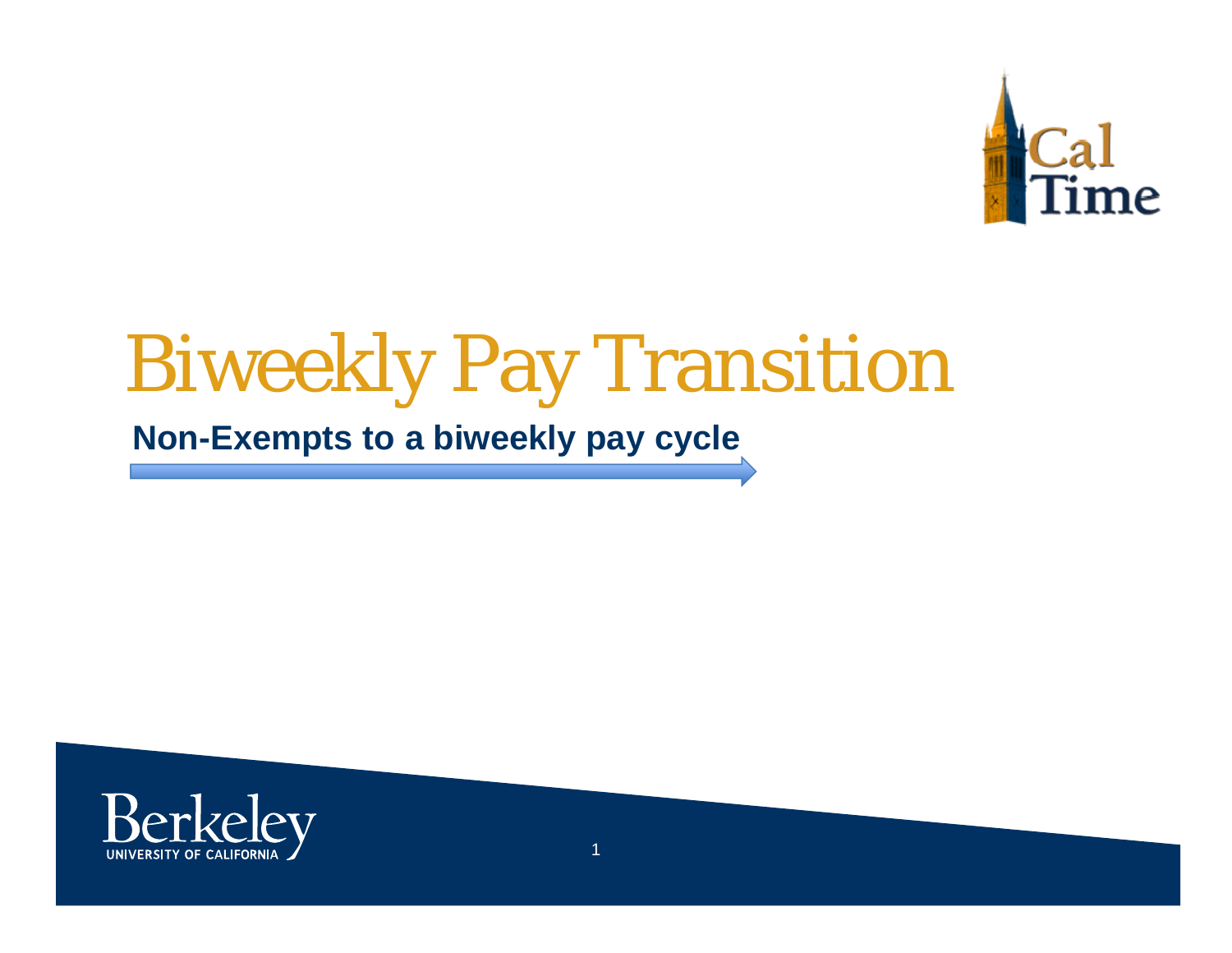## **Overview**

- $\bullet$ Biweekly pay overview
- $\bullet$ Pay cycle comparison
- $\bullet$ Hourly pay rate
- $\bullet$ Payroll Deductions
- $\bullet$ Moving Forward
- $\bullet$ Employee Preparation
- $\bullet$ Transition Assistance Program
- $\bullet$ Staying Informed
- $\bullet$ Factor Leave Accruals
- $\bullet$ Additional Questions



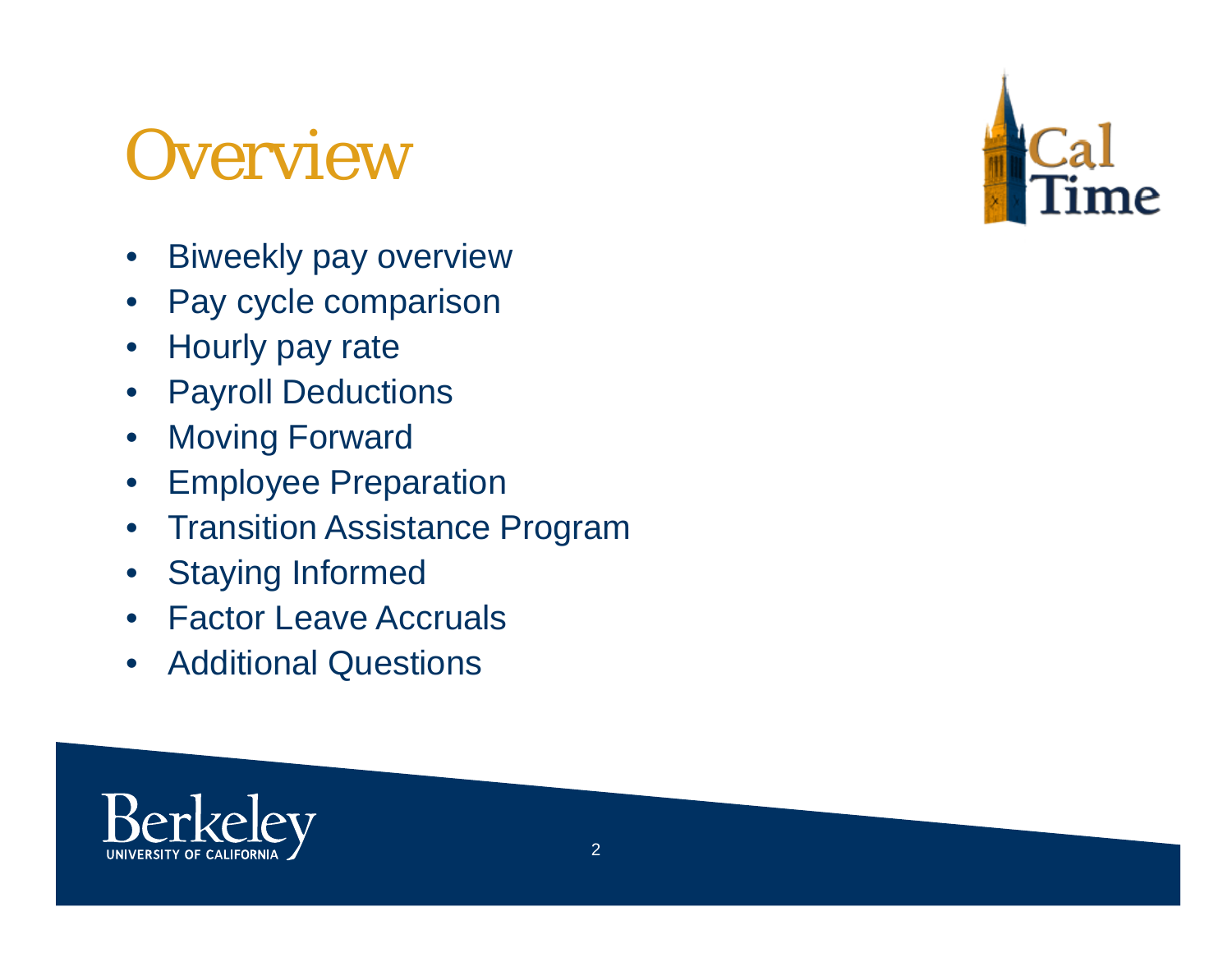## Biweekly Pay Conversion



- $\bullet$  UC Berkeley will transition approximately 10,500 non-exempt employees from the Monthly (MO), Monthly Arrears (MA), and Semi-monthly (SM) pay cycles to a biweekly (BW) pay cycle planned for November 1, 2014.
- $\bullet$  After the transition, all exempt employees will be paid on the 1st of the month and all non-exempt employees will be paid every other Wednesday.

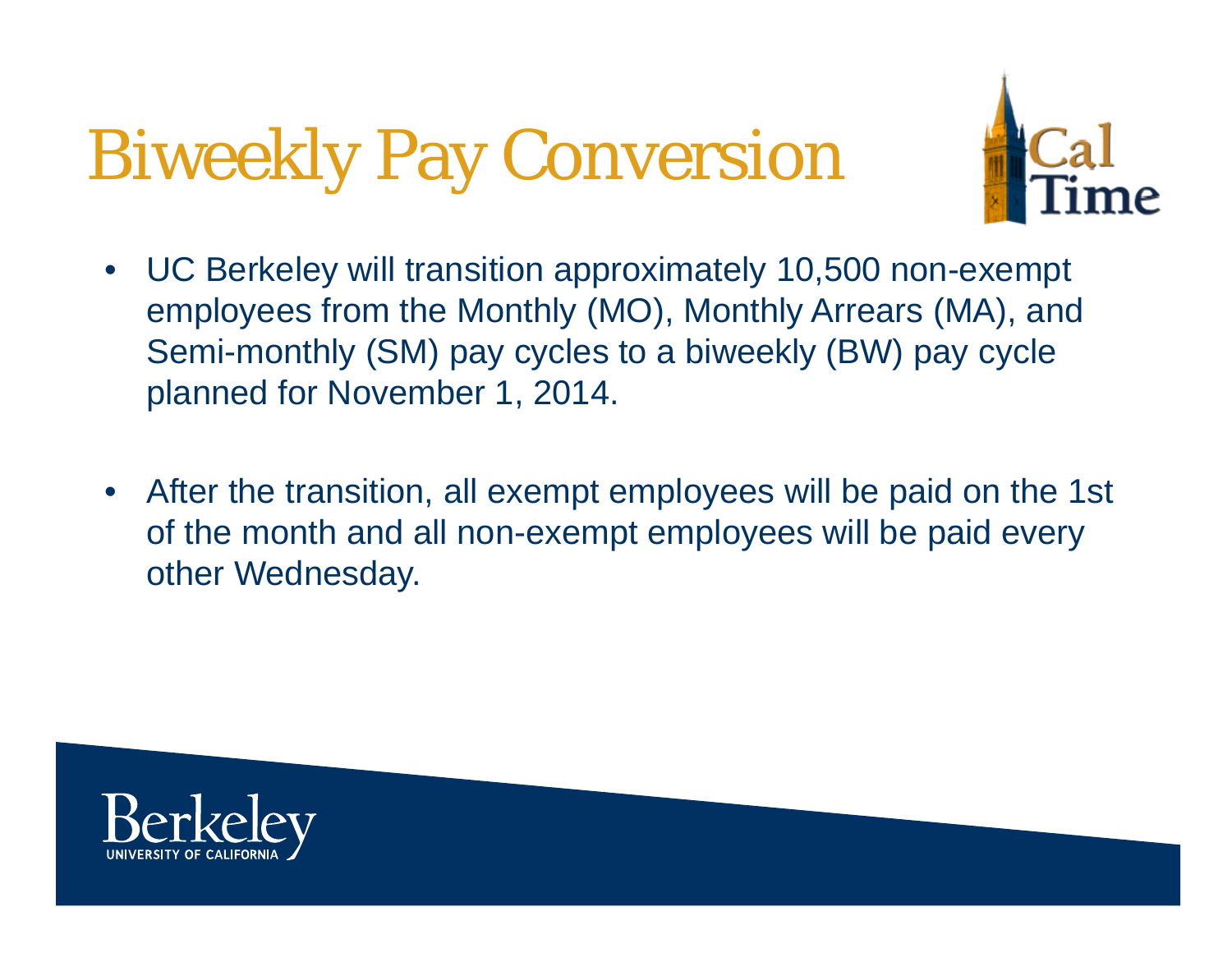# Why change to biweekly



- • Berkeley's transition to a biweekly pay cycle is in alignment with the standardization of pay cycles across all UC campuses in preparation for the implementation of a single payroll system across all ten campuses and five medical centers (UCPATH).
- $\bullet$  In addition, standardizing pay cycles prepares Berkeley for the move of timekeeping processes to Campus Shared Services and the implementation of CalTime.

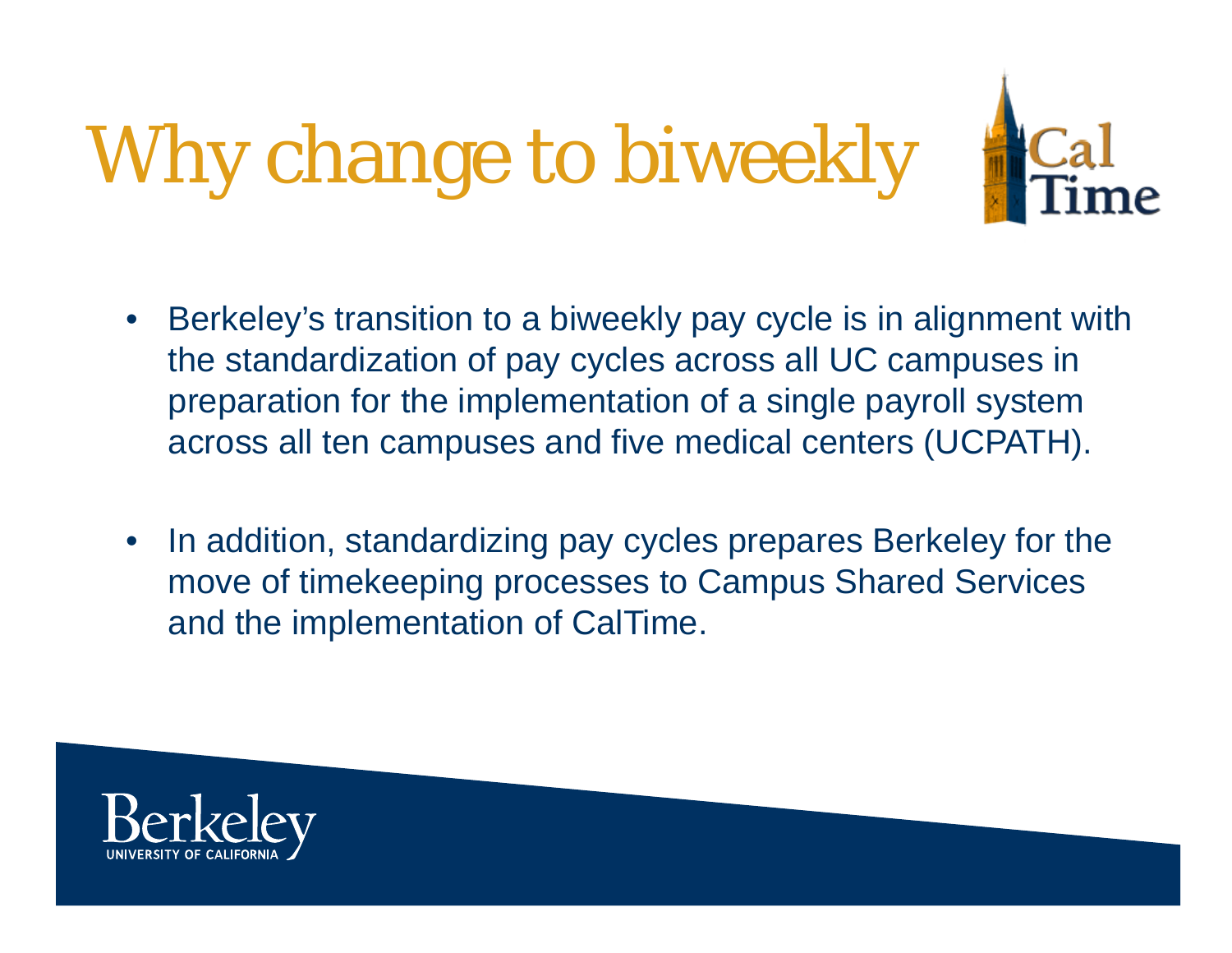## November 1, 2014



How was an optimal biweekly conversion date determined?

- • Employee will essentially have a full pay period prior to transitioning to biweekly pay.
- $\bullet$  Considered lessons learned from other UC campus conversions and issues with mid-month conversion dates
- •Aligns with the employee payroll deduction of medical benefits
- •Aligns with the CalTime Project Schedule

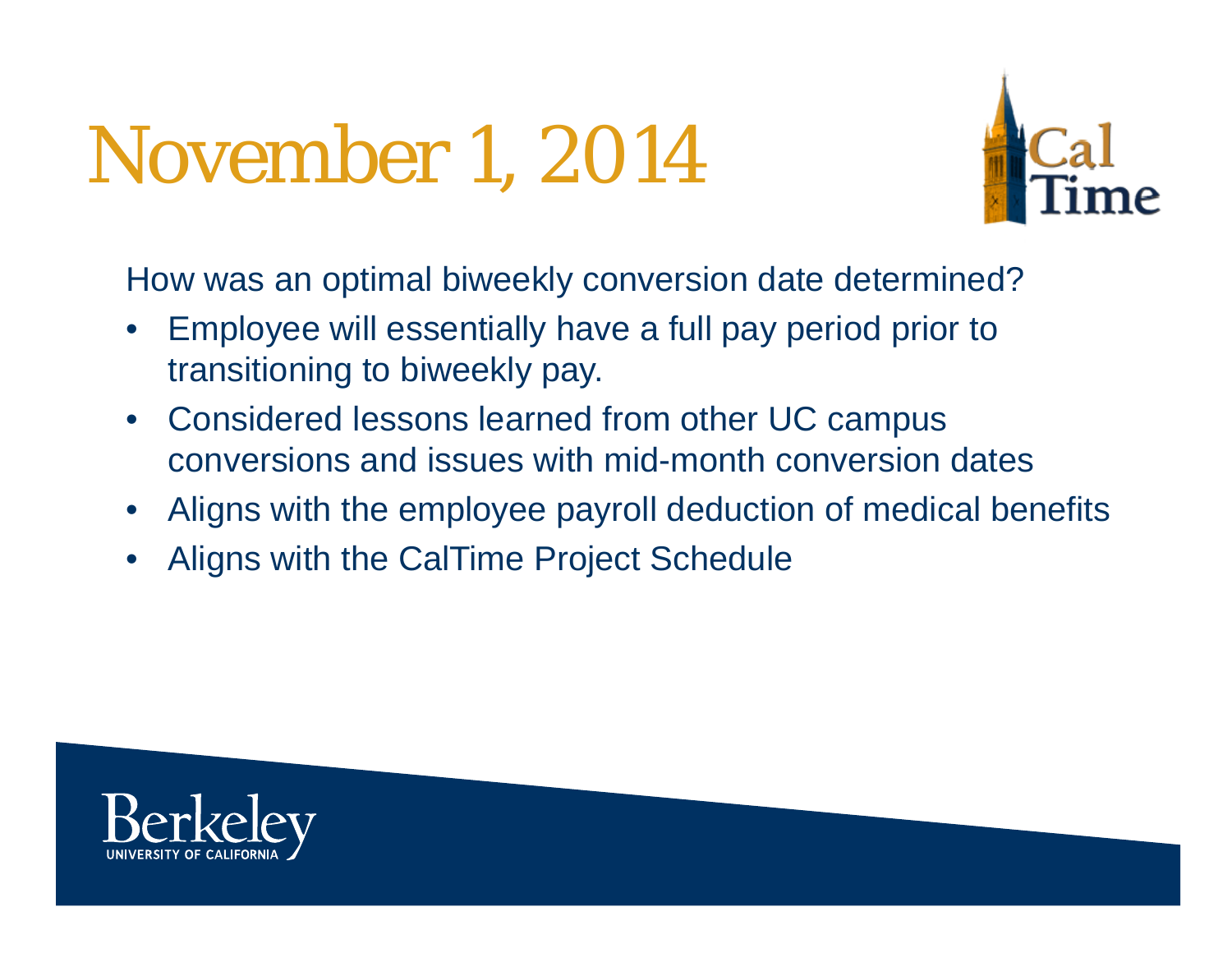# Who will convert to biweekly Pay?



### Non-exempt\* Employees

- •Employees currently paid on the 1st , 8th, and/or 23rd
- •Eligible for overtime, shift, and on-call pay
- • Report time worked as well as sick, vacation, comp- time, and other leave to the nearest quarter hour

\*Note: All employees in academic titles are exempt and will not transition to biweekly pay.

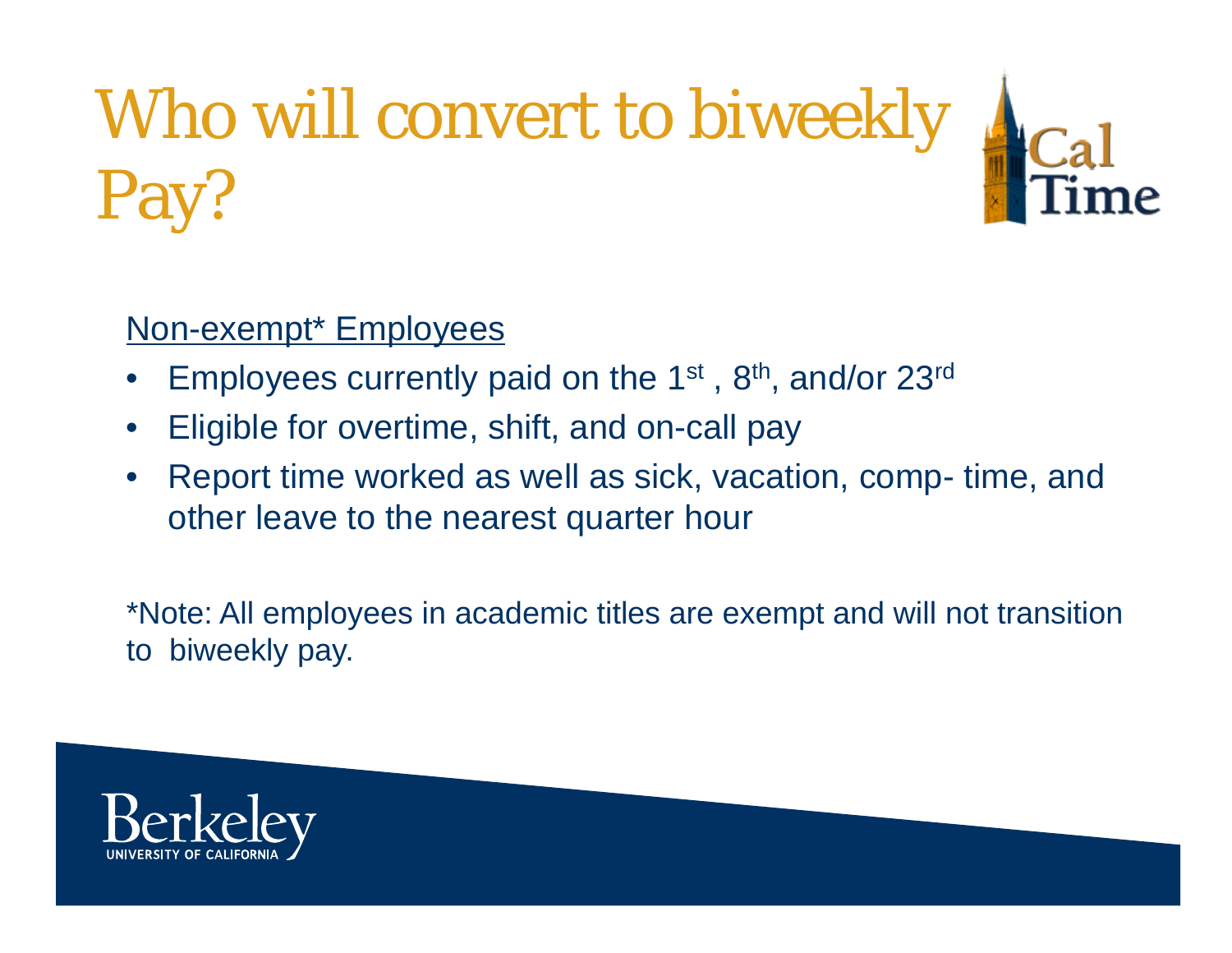## Pay Cycle Standardization



As part of the implementation of biweekly pay, the monthly arrears and semi-monthly pay cycles will be retired.

 $\bullet$  All exempt employees currently paid on a monthly arrears and or semi-monthly pay cycle were transitioned to a monthly pay (pay date is the 1<sup>st</sup> of the month) effective July 1, 2014.

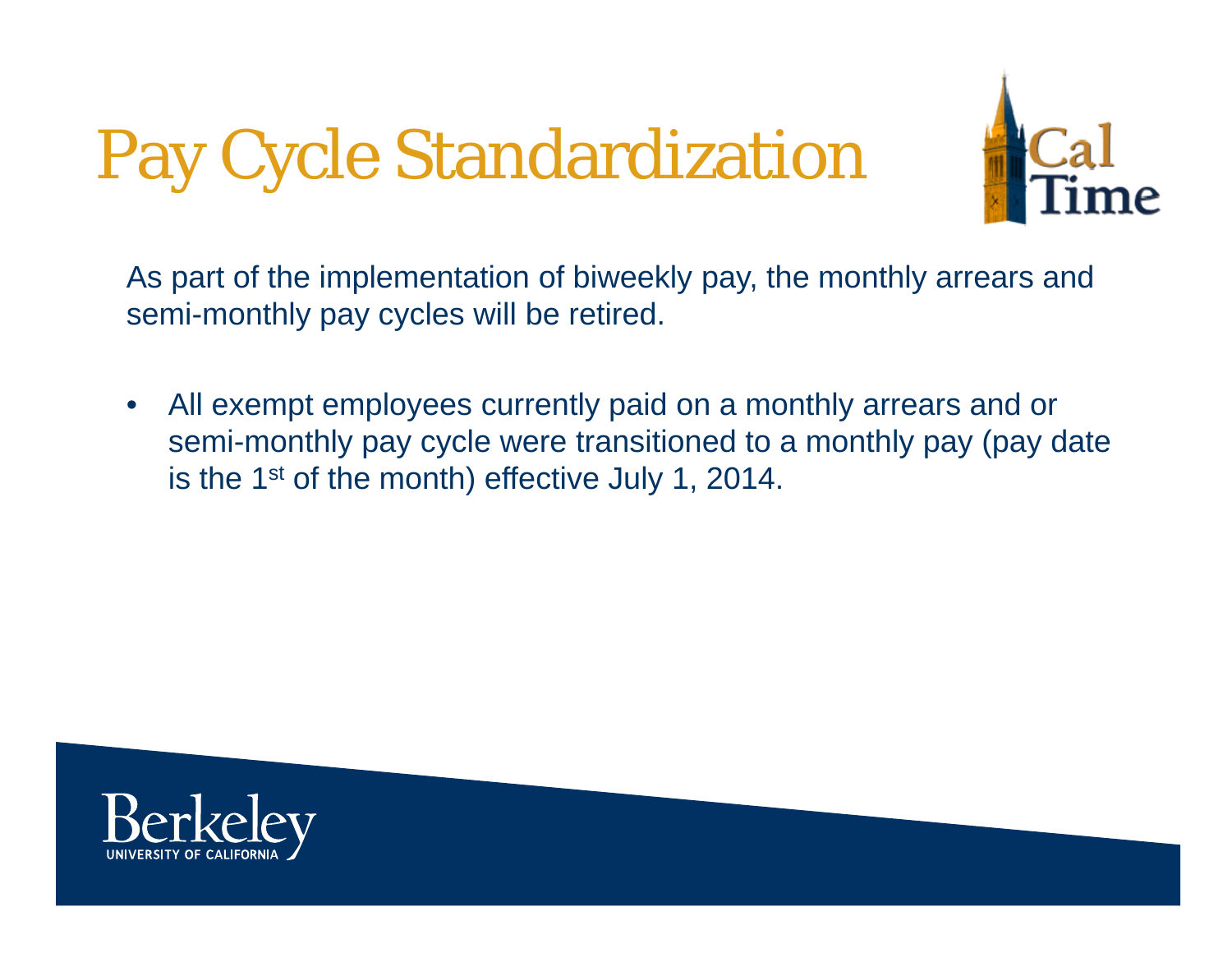## Benefits of a biweekly Pay **Cycle**



- •Eligible employees will receive overtime pay more frequently
- •Employees will be paid every other Wednesday
- $\bullet$  Eliminates the need for timekeepers to project employee time each pay period
- •Pay cycles will be standardized across the UC system
- •Prepares the campus for the future transition to UCPATH

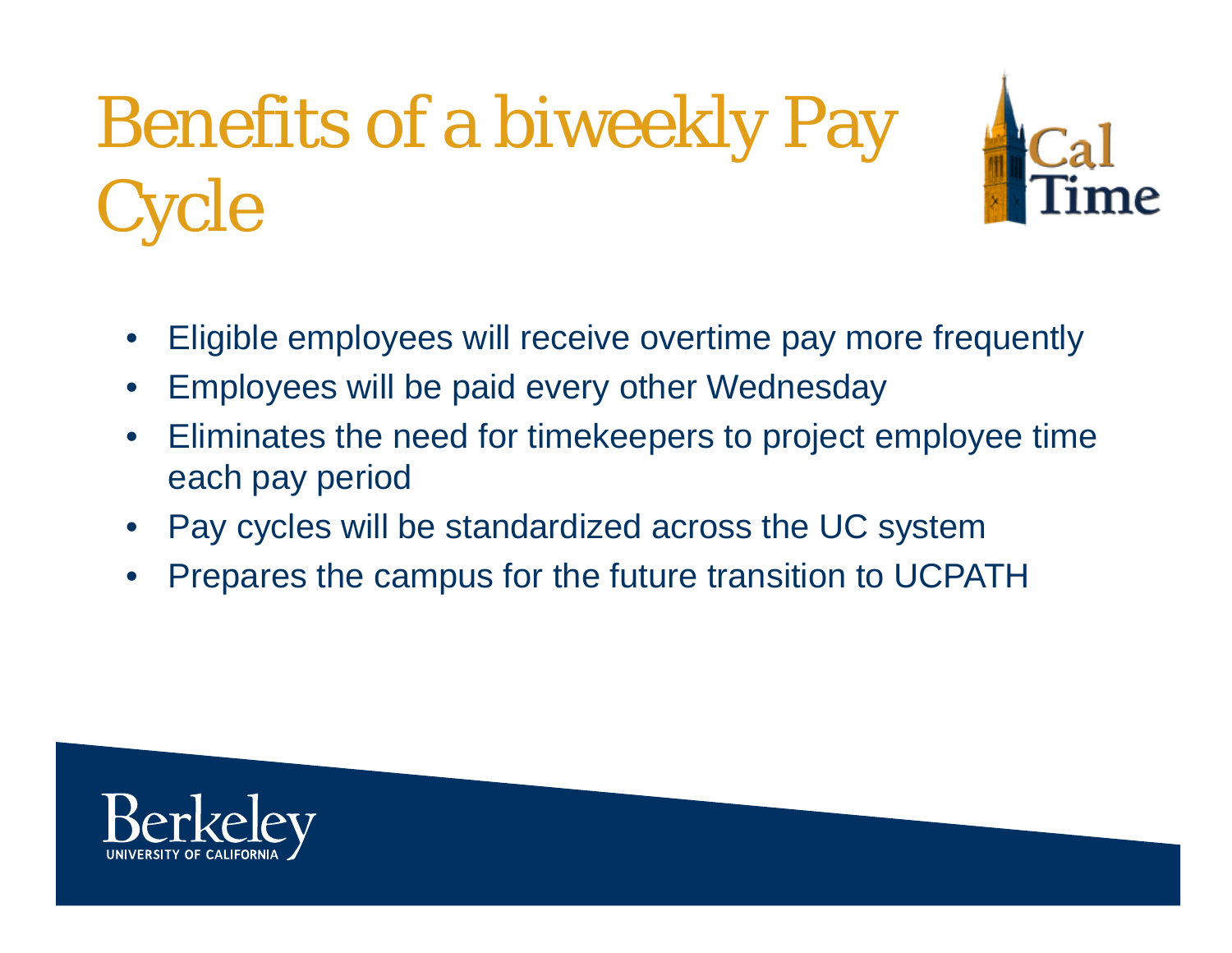

## Monthly Pay Cycle

|    |    |    | <b>AUGUST</b> |    |    |    |    |    |    | <b>SEPTEMBER</b> |         |    |    |    |    |    | <b>OCTOBER</b> |    |    |    |
|----|----|----|---------------|----|----|----|----|----|----|------------------|---------|----|----|----|----|----|----------------|----|----|----|
|    | M  |    | W             |    |    |    |    | M  |    | w                |         |    |    |    | м  |    | w              |    |    |    |
|    |    |    |               |    |    | ÷  |    |    |    |                  |         |    | ь  |    |    |    |                |    |    |    |
|    |    |    | 0             |    |    | 9  |    | 8  | 9  | 10               | ٠<br>ᆂᆂ | 12 | 13 |    |    |    |                | 9  | 10 | 11 |
| 10 | ⊥⊥ | 12 | 13            | 14 | 15 | 16 | 14 | 15 | 16 |                  | 18      | 19 | 20 | 12 | 13 | 14 | 15             | 16 |    | 18 |
| 17 | 18 | 19 | 20            | 21 | 22 | 23 | 21 | 22 | 23 | 24               | 25      | 26 | 27 | 19 | 20 | 21 | 22             | 23 | 24 | 25 |
| 24 | 25 | 26 | 27            | 28 | 29 | 30 | 28 | 29 | 30 |                  |         |    |    | 26 | 27 | 28 | 29             | 30 | 31 |    |
| 31 |    |    |               |    |    |    |    |    |    |                  |         |    |    |    |    |    |                |    |    |    |

- •Pay Period  $= 1<sup>st</sup>$  to last day of the month
- $\bullet$ Standard pay date is 1<sup>st</sup> or 8<sup>th</sup>
- •Receive monthly earnings on the 1<sup>st</sup> or the 8<sup>th</sup> of the following month (If pay day falls on a weekend, the pay day will be the preceeding Friday)
- •12 paychecks per year

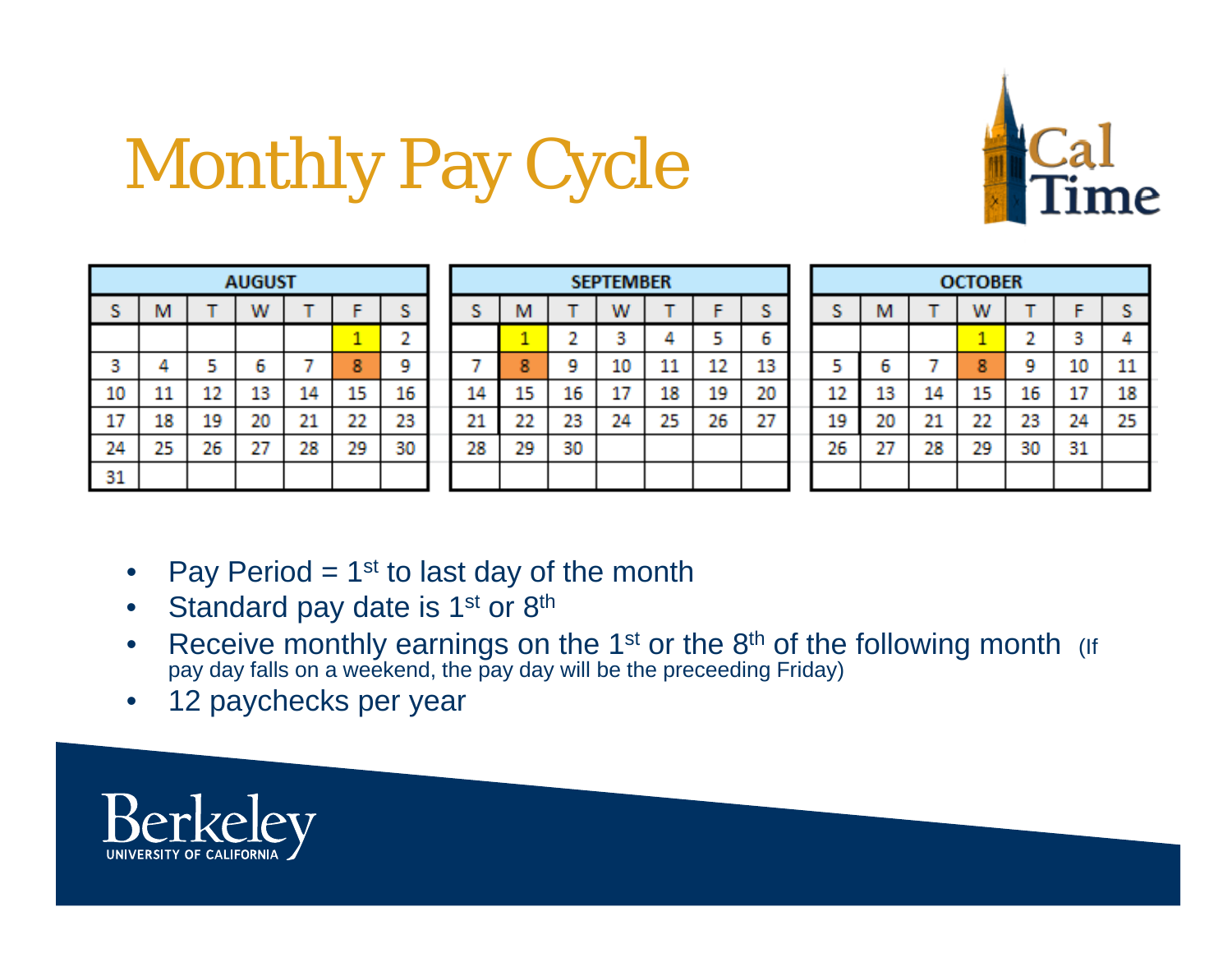

## Semi-Monthly Pay Cycle

|    |    |    | <b>AUGUST</b> |    |            |    |
|----|----|----|---------------|----|------------|----|
| s  | м  | ı  | w             |    |            | s  |
|    |    |    |               |    |            | 2  |
| 3  | 4  | 5  | 6             |    | 8          | 9  |
| 10 | 11 | 12 | 13            | 14 | <u> 15</u> | 16 |
| 17 | 18 | 19 | 20            | 21 | 22         | 23 |
| 24 | 25 | 26 | 27            | 28 | 29         | 30 |
| 31 |    |    |               |    |            |    |

|    |                 |    | <b>SEPTEMBER</b> |    |    |    |
|----|-----------------|----|------------------|----|----|----|
| s  | М               |    | w                |    |    | S  |
|    |                 | 2  | 3                |    | 5  | 6  |
|    | 8               | 9  | 10               | 11 | 12 | 13 |
| 14 | $\overline{15}$ | 16 | 17               | 18 | 19 | 20 |
| 21 | 22              | 23 | 24               | 25 | 26 | 27 |
| 28 | 29              | 30 |                  |    |    |    |
|    |                 |    |                  |    |    |    |

|    |    |    | <b>OCTOBER</b> |                |    |    |
|----|----|----|----------------|----------------|----|----|
| s  | м  |    | w              |                |    | s  |
|    |    |    |                | $\overline{2}$ | 3  |    |
| 5  | 6  |    | 8              | 9              | 10 | 11 |
| 12 | 13 | 14 | 15             | 16             | 17 | 18 |
| 19 | 20 | 21 | 22             | 23             | 24 | 25 |
| 26 | 27 | 28 | 29             | 30             | 31 |    |
|    |    |    |                |                |    |    |

8/1‐8/15 paid 8/22 8/16‐8/31 paid 9/8

9/1‐9/15 paid 9/23 9/16‐9/30 paid 10/8

10/1‐10/15 paid 10/23 10/16‐10/31 paid 11/7

- $\bullet$ Pay Period  $= 1-15$  and 16-last day of month
- •Standard pay date 23rd and 8th (If pay day falls on a weekend, the pay day will be the preceeding Friday)
- •24 paychecks per year

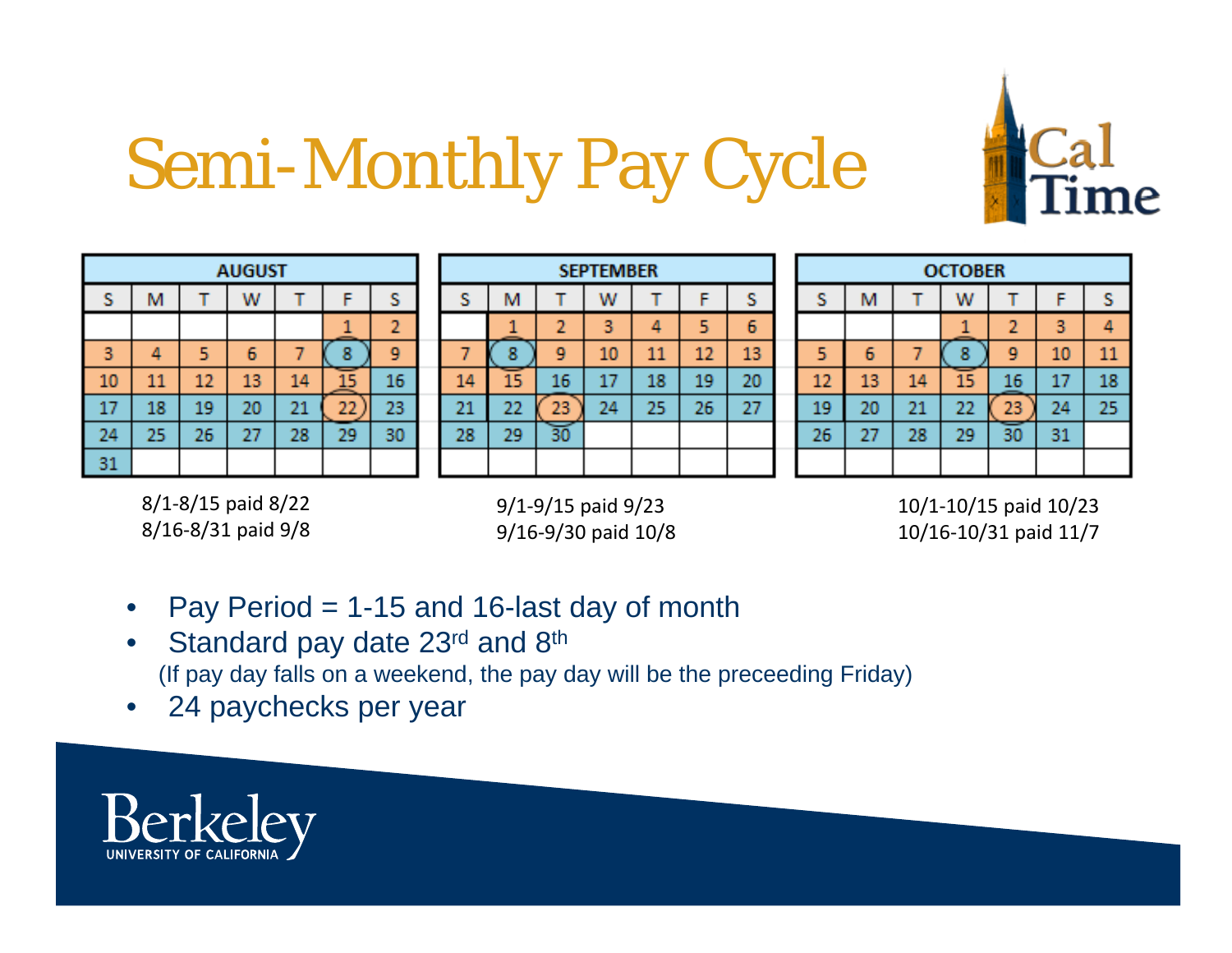

## Biweekly Pay Cycle

|            | <b>AUGUST</b> |    |    |    |    |            |  |  |  |  |
|------------|---------------|----|----|----|----|------------|--|--|--|--|
| S          | м             |    | w  |    |    | S          |  |  |  |  |
|            |               |    |    |    |    | <b>PPE</b> |  |  |  |  |
| <b>PPS</b> |               | 5  | 6  |    | 8  | 9          |  |  |  |  |
| 10         | 11            | 12 | 13 | 14 | 15 | <b>PPE</b> |  |  |  |  |
| <b>PPS</b> | 18            | 19 | 20 | 21 | 22 | 23         |  |  |  |  |
| 24         | 25            | 26 | 27 | 28 | 29 | <b>PPE</b> |  |  |  |  |
| <b>PPS</b> |               |    |    |    |    |            |  |  |  |  |

|            |    |    | <b>SEPTEMBER</b> |    |    |            |
|------------|----|----|------------------|----|----|------------|
| s          | М  |    | W                |    |    | s          |
|            |    | 2  |                  | 4  | 5  | 6          |
| 7          | 8  | 9  | 10               | 11 | 12 | <b>PPE</b> |
| <b>PPS</b> | 15 | 16 |                  | 18 | 19 | 20         |
| 21         | 22 | 23 | 24               | 25 | 26 | <b>PPE</b> |
| <b>PPS</b> | 29 | 30 |                  |    |    |            |
|            |    |    |                  |    |    |            |

|            |    |    | <b>OCTOBER</b> |    |    |            |
|------------|----|----|----------------|----|----|------------|
| S          | М  |    | w              |    |    | s          |
|            |    |    |                | 2  | 3  |            |
| 5          | 6  |    | 8              | 9  | 10 | <b>PPE</b> |
| <b>PPS</b> | 13 | 14 | 15             | 16 | 17 | 18         |
| 19         | 20 | 21 | 22             | 23 | 24 | <b>PPE</b> |
| <b>PPS</b> | 27 | 28 | 29             | 30 | 31 |            |
|            |    |    |                |    |    |            |

7/20‐8/2 paid 8/13 8/3‐8/16 paid 8/27



9/14‐9/27 paid 10/8 9/28‐10/11 paid 10/22

- •Pay Period = Sunday to Saturday, 2 week period
- $\bullet$ Standard pay date is every other Wednesday
- •Overtime is included in each pay check
- •26 paychecks per year (maximum of 27)
- •80 hours per pay period



\***PPS** = Pay Period Start, **PPE** = Pay Period End\*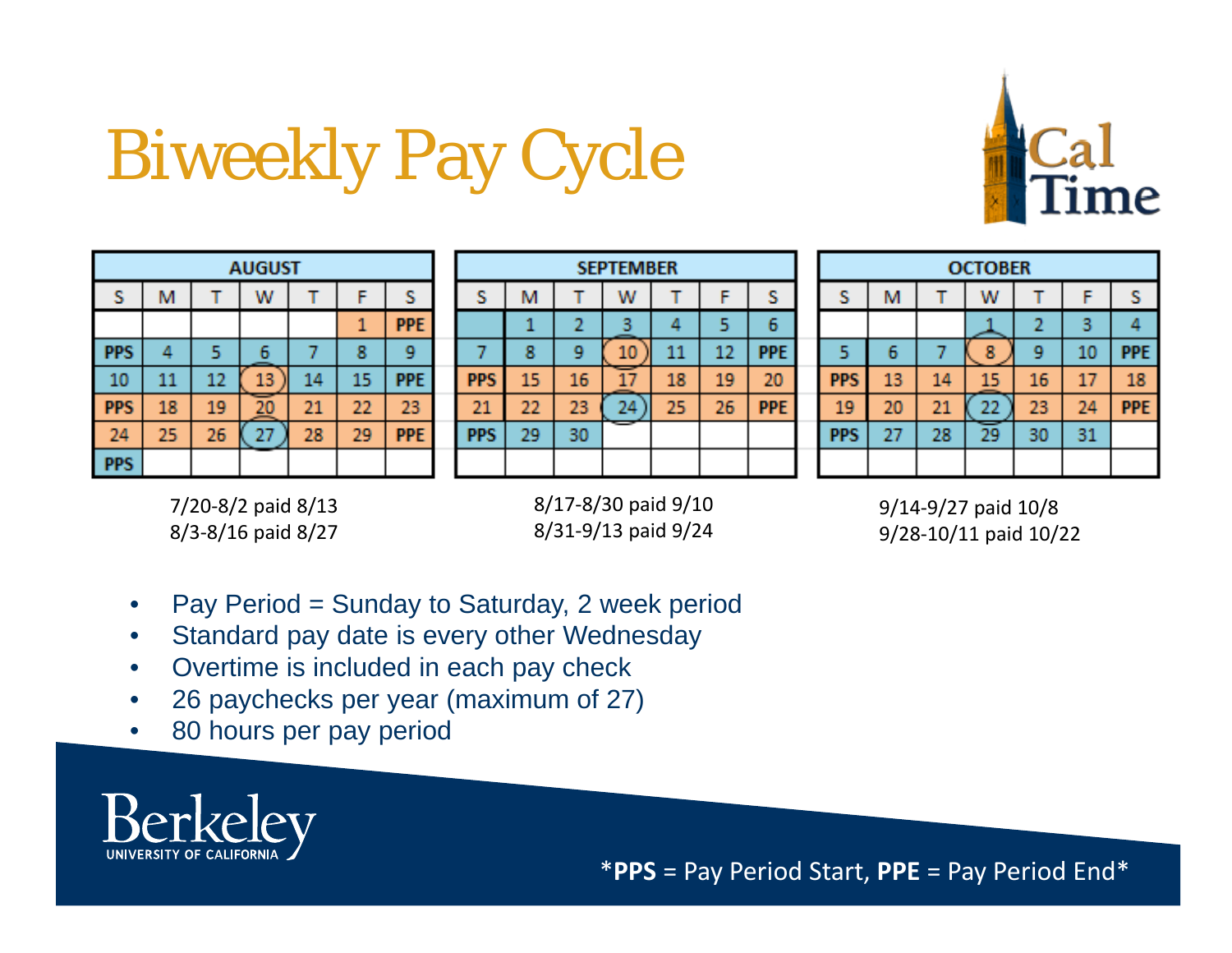### 2014 biweekly Calendar



O HOLIDAYS





|    |                           |    | <b>JANUARY</b>  |       |                    |    |
|----|---------------------------|----|-----------------|-------|--------------------|----|
|    | Working days in month: 23 |    |                 |       | Working hours: 184 |    |
| s  | м                         |    |                 |       |                    | s  |
|    |                           |    |                 | 2     | з                  | 4  |
|    |                           |    |                 |       |                    |    |
| 5  | 6                         |    | 8               | 9     | 10                 | 11 |
| 12 | 13                        | 14 | 15 <sup>1</sup> | 16 17 |                    | 18 |
| 19 |                           |    | 21  22  23  24  |       |                    | 25 |

|    |                           |                  | <b>FEBRUARY</b> |             |                    |    |
|----|---------------------------|------------------|-----------------|-------------|--------------------|----|
|    | Working days in month: 20 |                  |                 |             | Working hours: 160 |    |
| s  | м                         |                  | w               |             |                    | s  |
|    |                           |                  |                 |             |                    |    |
|    |                           |                  |                 |             |                    |    |
| 2  |                           | $\boldsymbol{A}$ | -5              | 6           |                    | 8  |
| 9  | 10                        |                  |                 | 11 12 13 14 |                    | 15 |
| 16 |                           | 18               |                 | 19 20 21    |                    | 22 |
| 23 |                           | 25 <sup>2</sup>  |                 | 26 27 28    |                    |    |

|              |                           |     | <b>MARCH</b> |                   |                    |    |
|--------------|---------------------------|-----|--------------|-------------------|--------------------|----|
|              | Vorking days in month: 21 |     |              |                   | Working hours: 168 |    |
| <sub>S</sub> | M                         | T W |              | - Th              | -F                 | s  |
|              |                           |     |              |                   |                    | 1  |
| $\mathbf{2}$ | -3                        | 45  |              | - 6               | - 7                | 8  |
| 9            |                           |     |              | 10 11 12 13 14 15 |                    |    |
| 16           | 17 <sub>18</sub>          |     |              | 19 20 21          |                    | 22 |
| 23           |                           |     |              | 24 25 26 27 28 29 |                    |    |
| 30           | 31                        |     |              |                   |                    |    |
|              |                           |     |              |                   |                    |    |

|    |                           |              | <b>IPRIL</b> |                      |                    |    |
|----|---------------------------|--------------|--------------|----------------------|--------------------|----|
|    | Working days in month: 22 |              |              |                      | Working hours: 176 |    |
| s  | м                         | $\mathbf{T}$ | W            | Πh                   | - F                | s  |
|    |                           |              |              | 2 3 4                |                    | 5  |
|    | 67                        | 8            |              | $9$ 10 11 12         |                    |    |
| 13 | 14                        |              |              | 15 16 17             | 18                 | 19 |
|    |                           |              |              | 20 21 22 23 24 25 26 |                    |    |
|    | 28                        | - 29         | 30           |                      |                    |    |

|    |                           |       | <b>MAY</b> |                |                    |    |
|----|---------------------------|-------|------------|----------------|--------------------|----|
|    | Working days in month: 22 |       |            |                | Working hours: 176 |    |
| S  | м                         | - 1 - | w          | Πh             | ۴                  | s  |
|    |                           |       |            | 1              | 2                  | 3  |
|    |                           |       |            |                |                    |    |
| 4  | 5                         |       | 6 7 8      |                | 9                  | 10 |
| 11 |                           | 12 13 | 14         | 15             | 16                 | 17 |
| 18 |                           |       |            | 19 20 21 22 23 |                    | 24 |

|    | <b>JUNE</b>                                     |     |     |          |    |    |  |  |  |  |  |
|----|-------------------------------------------------|-----|-----|----------|----|----|--|--|--|--|--|
|    | Working days in month: 21<br>Working hours: 168 |     |     |          |    |    |  |  |  |  |  |
| s  | м                                               |     | w   | Ih       | F  | s  |  |  |  |  |  |
| 1  | 2                                               | з   | 4   | 5        | 6  |    |  |  |  |  |  |
| 8  | 9                                               | 10  | 11  | 12       | 13 | 14 |  |  |  |  |  |
| 15 | 16 17                                           |     | 18. | 19       | 20 | 21 |  |  |  |  |  |
| 22 | 23                                              | -24 |     | 25 26 27 |    | 28 |  |  |  |  |  |
|    |                                                 |     |     |          |    |    |  |  |  |  |  |

|    |                           |              | <b>JULY</b>     |                |                    |      |    |                   |  |
|----|---------------------------|--------------|-----------------|----------------|--------------------|------|----|-------------------|--|
|    | Working days in month: 23 |              |                 |                | Working hours: 184 |      |    | Working days in r |  |
| s  | Μ                         | $\mathbb{L}$ | W               | Πh             | F                  | s    | s  | M                 |  |
|    |                           | 1.           | $\mathbf{2}$    | $\mathbf{3}$   |                    | 5    |    |                   |  |
| 6  | 7                         | 8            | 9               | 10             | 11                 | 12   | з  | 4                 |  |
| 13 | 14                        |              |                 | 15  16  17  18 |                    | 19   | 10 | 11                |  |
| 20 | 21                        |              |                 | 22 23 24 25    |                    | - 26 | 17 | 18                |  |
|    | 27 28 29                  |              | 30 <sub>1</sub> | -31            |                    |      | 24 | 25                |  |
|    |                           |              |                 |                |                    |      | 24 |                   |  |

| <b>AUGUST</b>                                   |    |        |       |                |    |                |  |  |  |  |  |  |
|-------------------------------------------------|----|--------|-------|----------------|----|----------------|--|--|--|--|--|--|
| Vorking days in month: 21<br>Working hours: 168 |    |        |       |                |    |                |  |  |  |  |  |  |
| S                                               | М  | $\top$ | w     | Ιh             | F  | s              |  |  |  |  |  |  |
|                                                 |    |        |       |                | 1  | $\overline{2}$ |  |  |  |  |  |  |
| 3                                               | -4 | 5      | 6     | 7              | 8  | 9              |  |  |  |  |  |  |
| 10                                              | 11 | 12     | $-13$ | 14 15          |    | 16             |  |  |  |  |  |  |
| 17                                              | 18 | 19     | 20    | 21             | 22 | 23             |  |  |  |  |  |  |
| 24                                              |    |        |       | 25 26 27 28 29 |    | 30             |  |  |  |  |  |  |
| 31                                              |    |        |       |                |    |                |  |  |  |  |  |  |
|                                                 |    |        |       |                |    |                |  |  |  |  |  |  |

| <b>SEPTEMBER</b>                                |                      |    |                     |                   |        |   |  |  |  |  |  |
|-------------------------------------------------|----------------------|----|---------------------|-------------------|--------|---|--|--|--|--|--|
| Working days in month: 22<br>Working hours: 176 |                      |    |                     |                   |        |   |  |  |  |  |  |
| S.                                              |                      |    |                     | MTW JhF           |        | s |  |  |  |  |  |
|                                                 |                      |    | $2 \quad 3 \quad 4$ |                   | $^-$ 5 | 6 |  |  |  |  |  |
|                                                 | 8.                   |    |                     | 9 10 11 12 13     |        |   |  |  |  |  |  |
| 14                                              |                      |    |                     | 15 16 17 18 19 20 |        |   |  |  |  |  |  |
|                                                 | 21 22 23 24 25 26 27 |    |                     |                   |        |   |  |  |  |  |  |
| 28                                              | 29                   | 30 |                     |                   |        |   |  |  |  |  |  |

S  $\frac{6}{13}$ 

20 27

| <b>OCTOBER</b> |   |                |    |                           |                 |                            |  |  |  |  |
|----------------|---|----------------|----|---------------------------|-----------------|----------------------------|--|--|--|--|
|                |   |                |    |                           |                 |                            |  |  |  |  |
| s              | м |                | w  |                           | F.              | s                          |  |  |  |  |
|                |   |                |    | 2                         | $3\phantom{.0}$ |                            |  |  |  |  |
| 5              |   | - 71           | -8 |                           |                 | 11                         |  |  |  |  |
|                |   |                |    |                           |                 |                            |  |  |  |  |
|                |   | 12  13  14  15 |    | 16                        | -17             | 18                         |  |  |  |  |
| 19             |   |                |    | 20 21 22 23 24            |                 | 25                         |  |  |  |  |
|                |   | 6.             |    | Working days in month: 23 |                 | Working hours: 184<br>9 10 |  |  |  |  |

| <b>NOVEMBER</b> |    |                           |                 |    |                    |    |     |    |                           | <b>DECEMBER</b> |    |                    |    |
|-----------------|----|---------------------------|-----------------|----|--------------------|----|-----|----|---------------------------|-----------------|----|--------------------|----|
|                 |    | Working days in month: 20 |                 |    | Working hours: 160 |    |     |    | Working days in month: 23 |                 |    | Working hours: 184 |    |
| s               | м  |                           | W               |    |                    |    | s   | м  |                           | W               |    |                    | s  |
|                 |    |                           |                 |    |                    |    |     |    | 2                         | 3               |    | 5                  | 6  |
|                 |    |                           | 5               | 6  |                    |    |     | 8  | 9                         | 10              | 11 | 12                 | 13 |
| 9               | 10 |                           | 12 <sub>2</sub> | 13 | 14                 | 15 | 14  | 15 | 16                        | 17              | 18 | 19                 | 20 |
| 16              | 17 | 18                        | 19              | 20 | 21                 | 22 | 21. | 22 | 23                        |                 | 25 | 26                 | 27 |
| 23              | 24 | 25                        | 26              | 97 | 28                 | 29 | 28  | 29 |                           |                 |    |                    |    |
| 30              |    |                           |                 |    |                    |    |     |    |                           |                 |    |                    |    |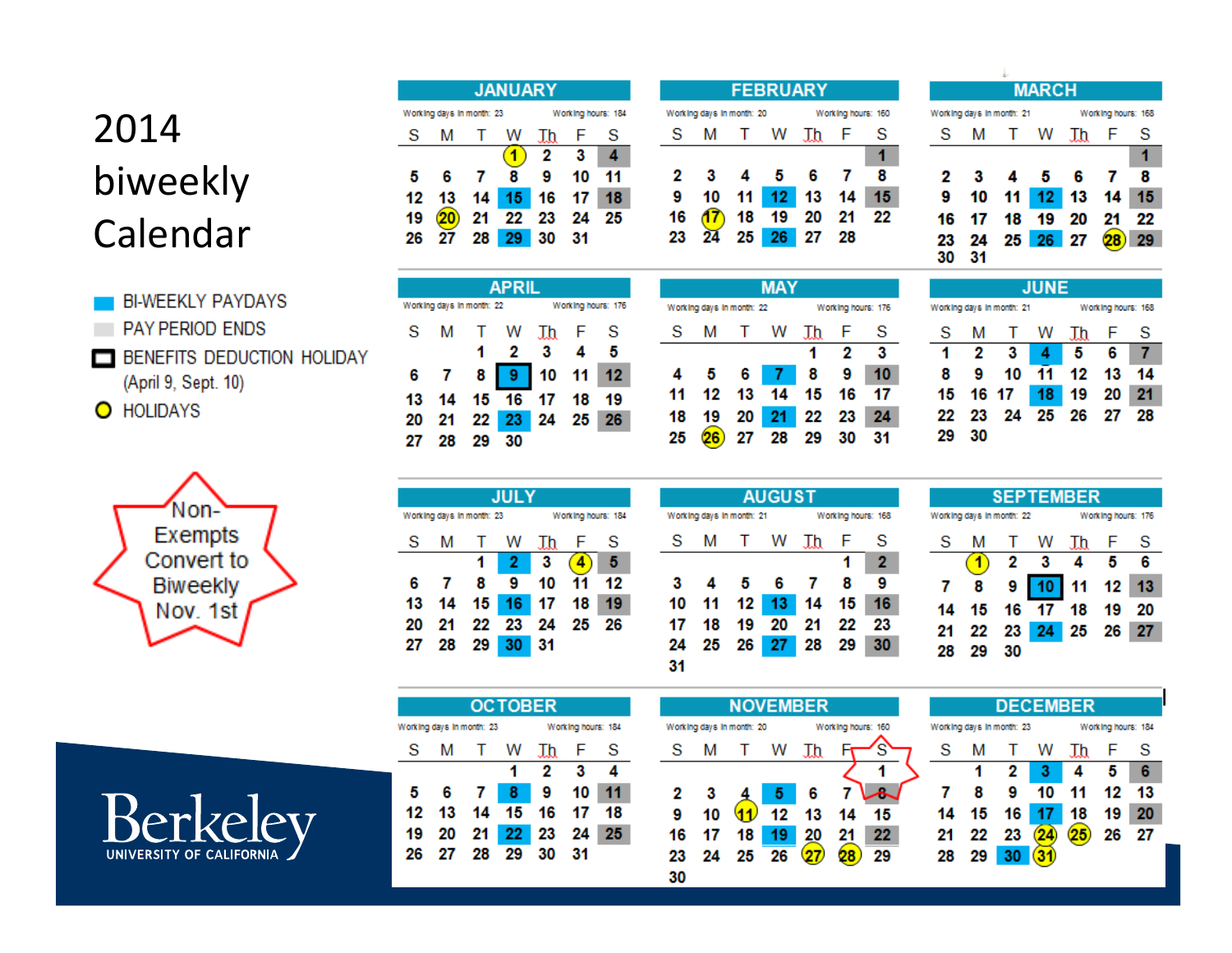## Hourly Pay Rate



All non-exempt employees on a biweekly pay cycle will have an hourly pay rate.

## Annual rate divided by 2088 to determines hourly rate \$39,000/2088\*=\$18.68

**OR**

Take your monthly rate and divide by 174 \$3250/174=\$18.68

\*2088=174 x 12

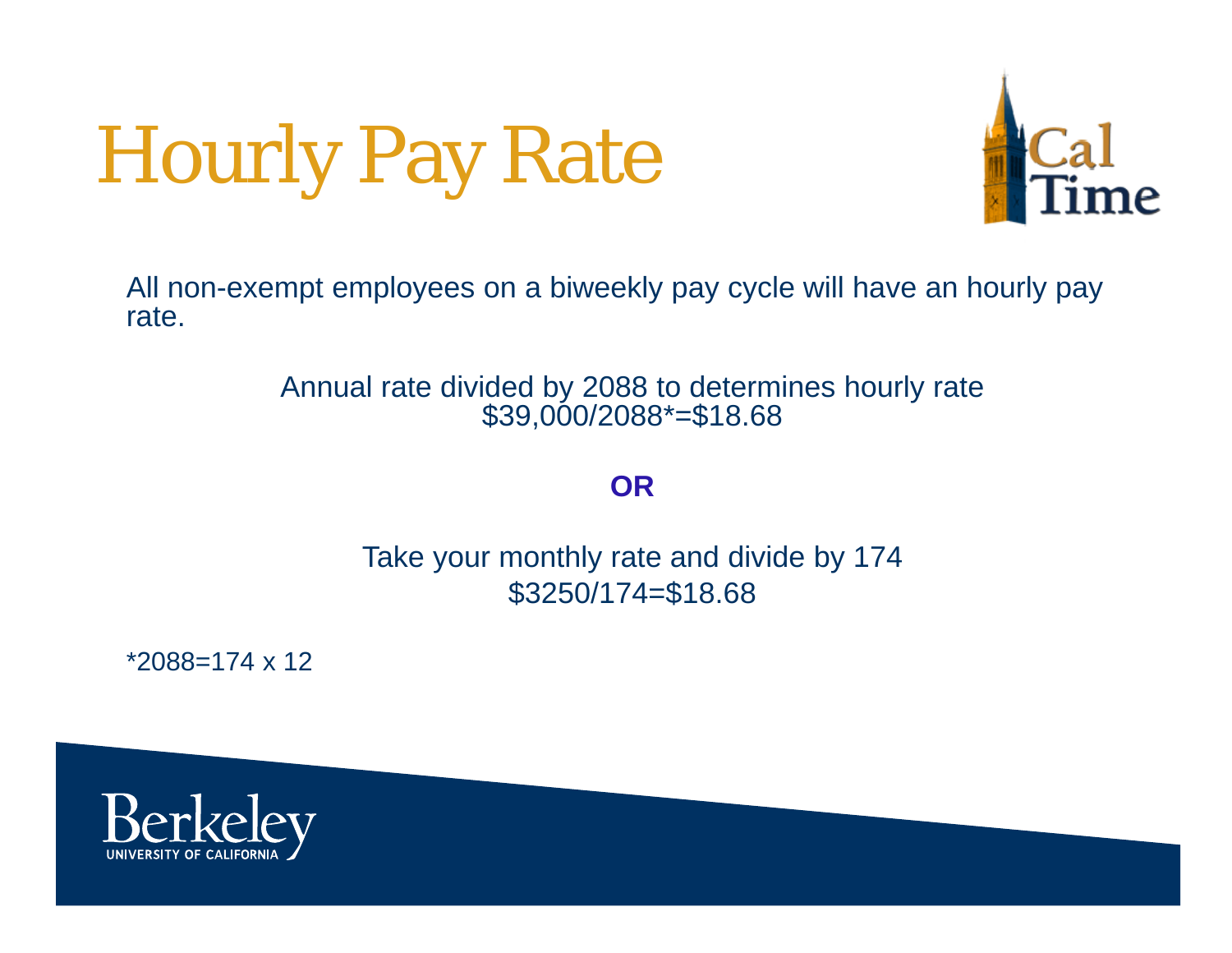## Hourly Pay Rate Continued



Conversion of Pay rate

• Hourly pay rates may be rounded up a penny if new rate has a value >0 in third decimal position

> \$36,000/2088\*=\$17.24 1379 New rate  $=17.25$

#### **OR**

• Flat Dollar amounts (ie. By Agreements, stipends) will be annualized and divided by 26 biweekly pay cycles to come up with a biweekly pay rate. \$1000X12/26=\$461.54

 $*2088=174 \times 12$ 

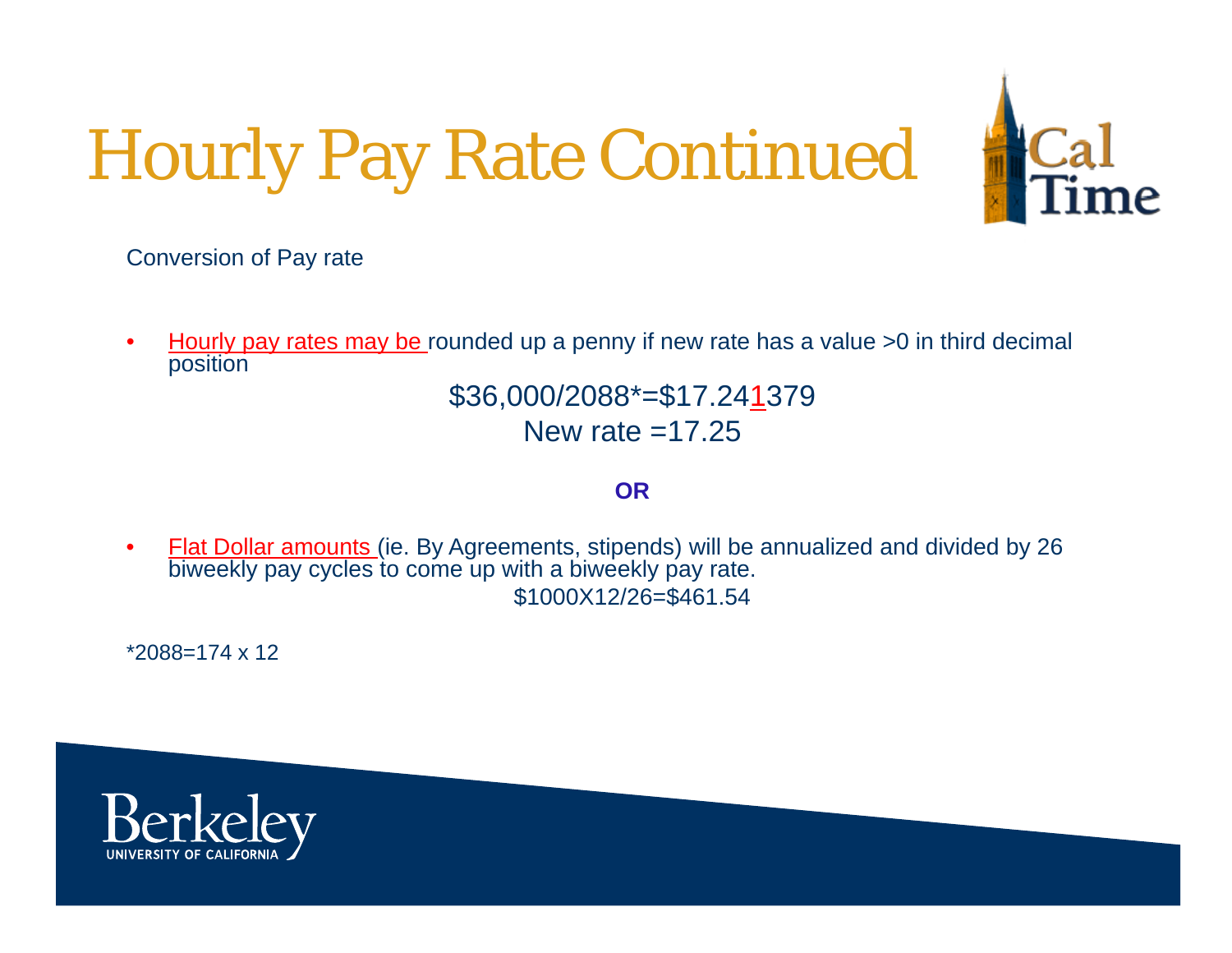

## Payroll Deductions

### Percentage and flat rate deductions

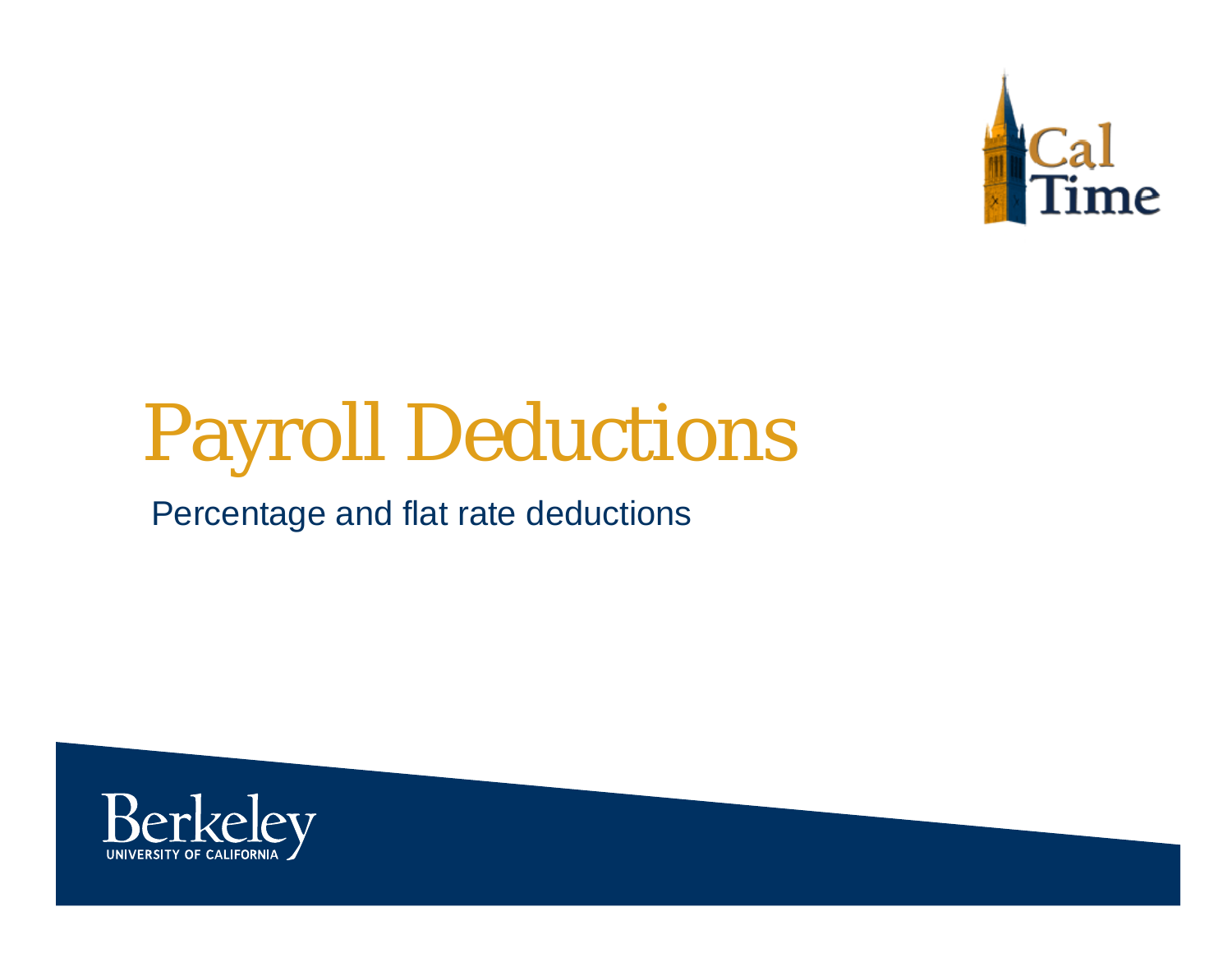## Benefits Deductions



- Health and welfare deductions will be split between two biweekly checks (1/2 on each biweekly check).
- Fixed flat amount deductions such as parking, union dues, etc. will be split between two biweekly checks (1/2 on each biweekly check).
- Percentage amount deductions such as 403(b) and 457(b) plans, garnishments, etc. will be deducted from every biweekly paycheck

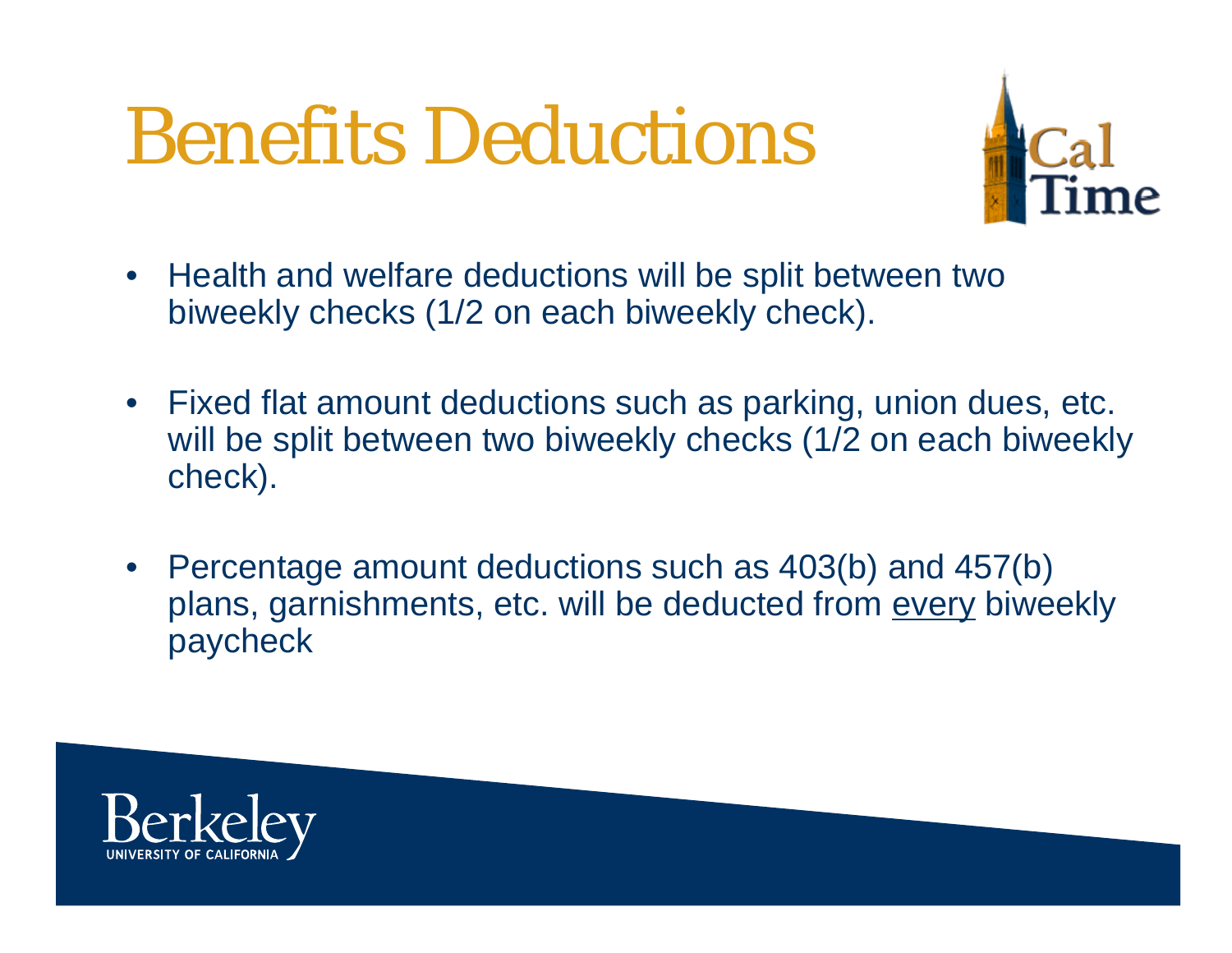

- There are two times a year when flat dollar deductions are not deducted from an employees paycheck. These paydays are referred to as benefits deduction holidays.
- A benefits deduction holiday occurs on the 1<sup>st</sup> payday following the month in which three pay period end dates occur.
- The deduction holidays in 2015 will be February 11<sup>th</sup> and September 9<sup>th</sup>. They can be identified on the biweekly payroll calendar by the bold black square surrounding the date. The biweekly payroll calendar is available at http://controller.berkeley.edu/biweekly-payconversion

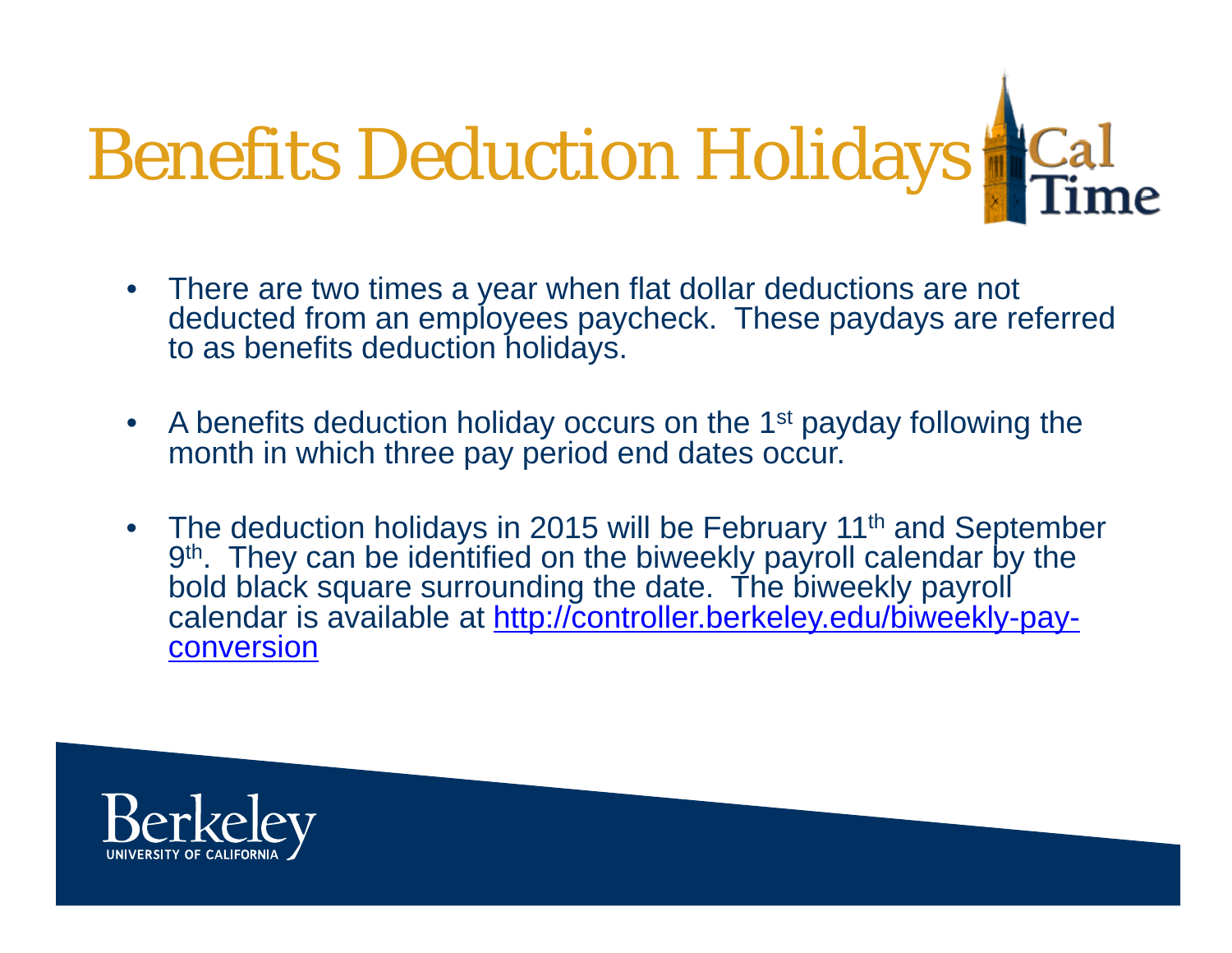## Benefits Deduction During Transition



| <b>Current Process (Benefits are deducted once per month)</b> |                                                                                                   |                                   |  |  |  |  |  |  |
|---------------------------------------------------------------|---------------------------------------------------------------------------------------------------|-----------------------------------|--|--|--|--|--|--|
| <b>Pay Cycle</b>                                              | <b>Pay Date</b>                                                                                   | <b>Benefits Paid</b>              |  |  |  |  |  |  |
| Monthly                                                       | $10/31$ (1st is on a Saturday so pay day will be preceding Friday)                                | November                          |  |  |  |  |  |  |
| <b>Monthly Arrears</b>                                        | $11/7$ (8 <sup>th</sup> is on a Saturday so pay day will be preceding Friday)                     | November                          |  |  |  |  |  |  |
| Semi-monthly                                                  | November<br>$11/7$ (8 <sup>th</sup> is on a Saturday so pay day will be preceding Friday)         |                                   |  |  |  |  |  |  |
|                                                               | After Conversion Process (Benefits are split between two biweekly checks)                         |                                   |  |  |  |  |  |  |
| <b>Biweekly</b>                                               | 11/19<br>Split between the first two biweekly checks in<br>the month (1/2 on each biweekly check) | $\frac{1}{2}$ December<br>Premium |  |  |  |  |  |  |
| <b>Biweekly</b>                                               | 12/3                                                                                              | $\frac{1}{2}$ December<br>Premium |  |  |  |  |  |  |

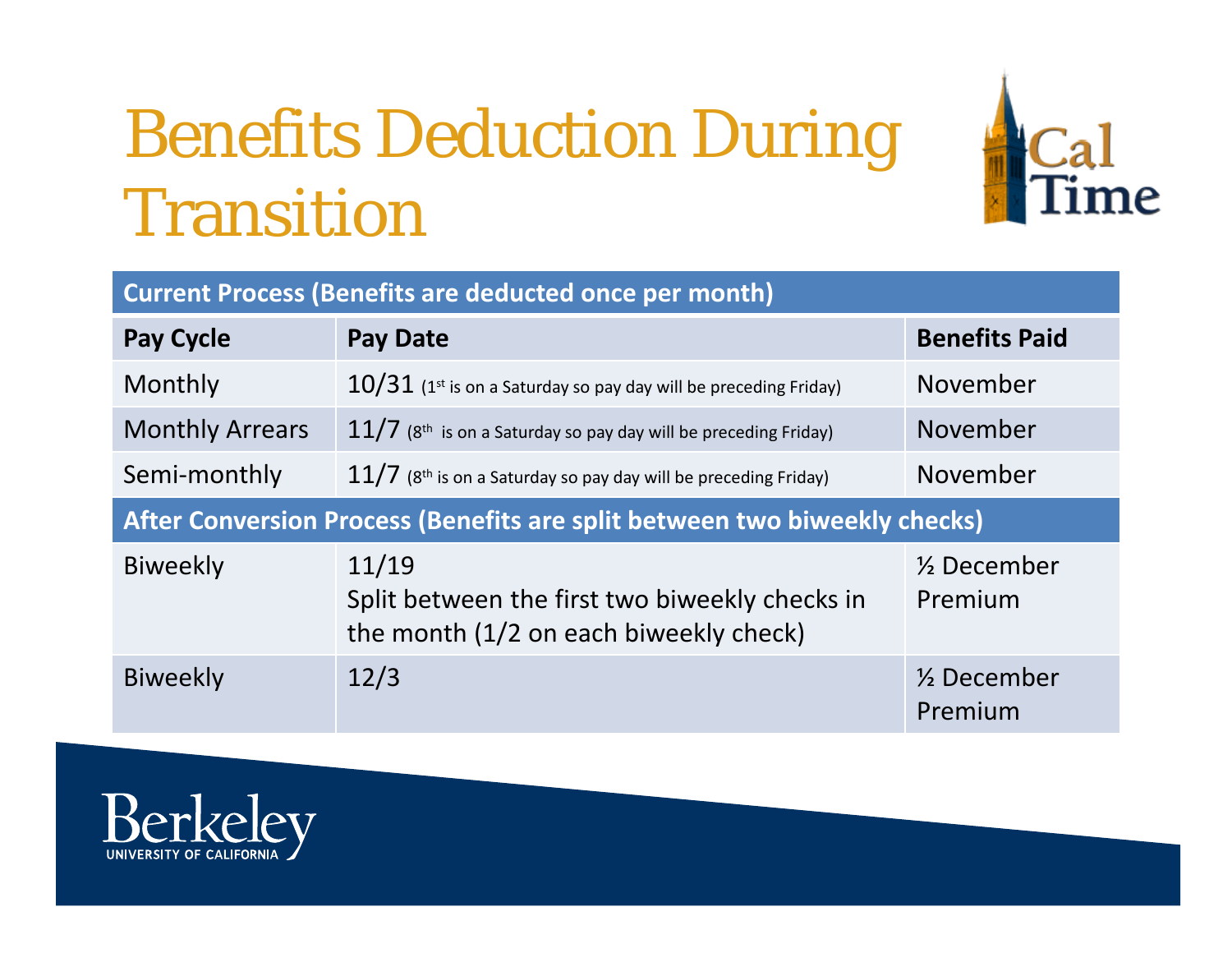

## Moving Forward

How does this impact me?

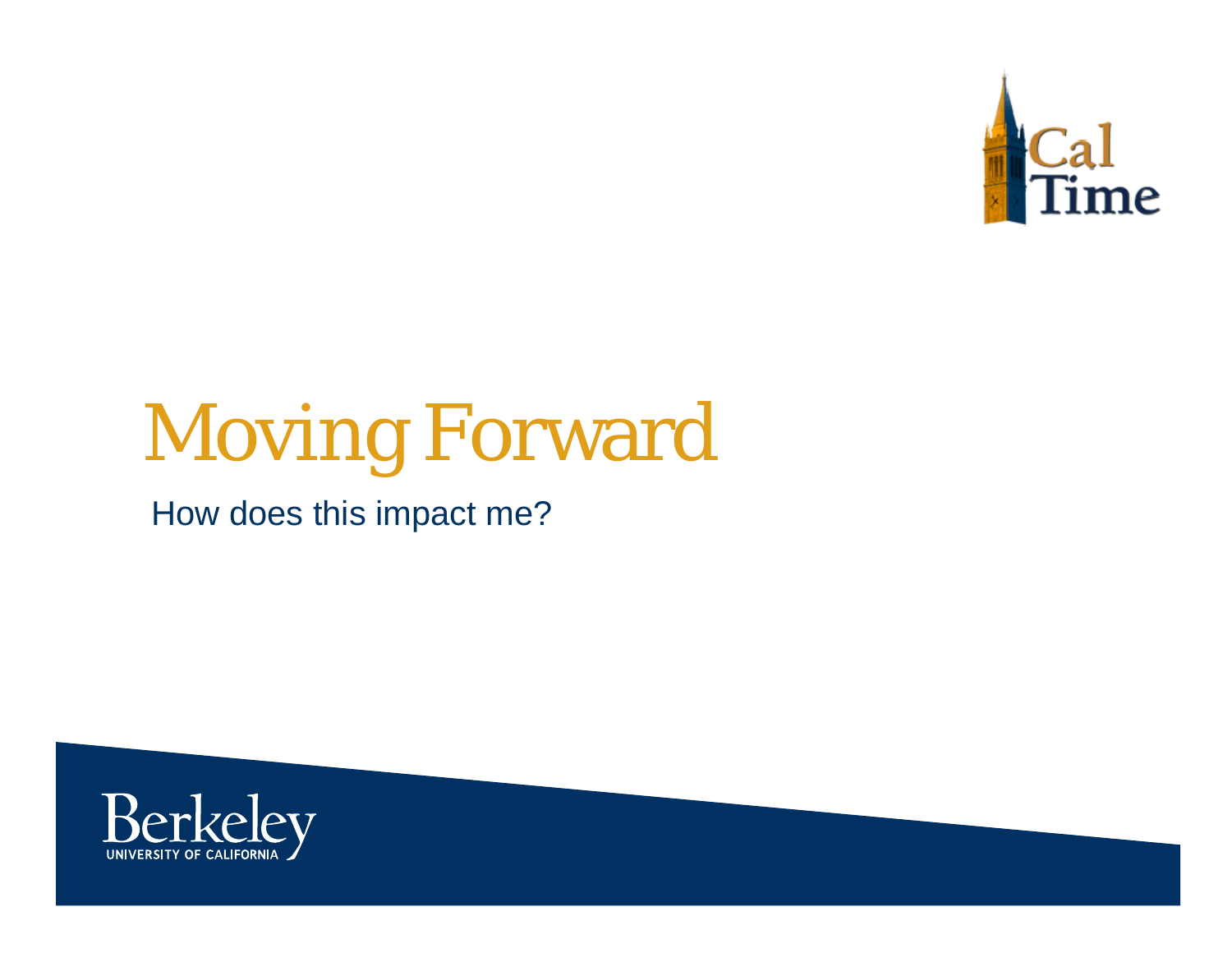# Non Exempt Employee View **ACal**



- •Paid more frequently (every other Wednesday)
- •Consistently have an 80 hour pay period
- •Pay ½ monthly benefit premiums on each biweekly paycheck
- •Receive overtime more timely
- •Monthly pay rate is converted to an hourly rate
- •Vacation accrual is based on a factor accrual rate

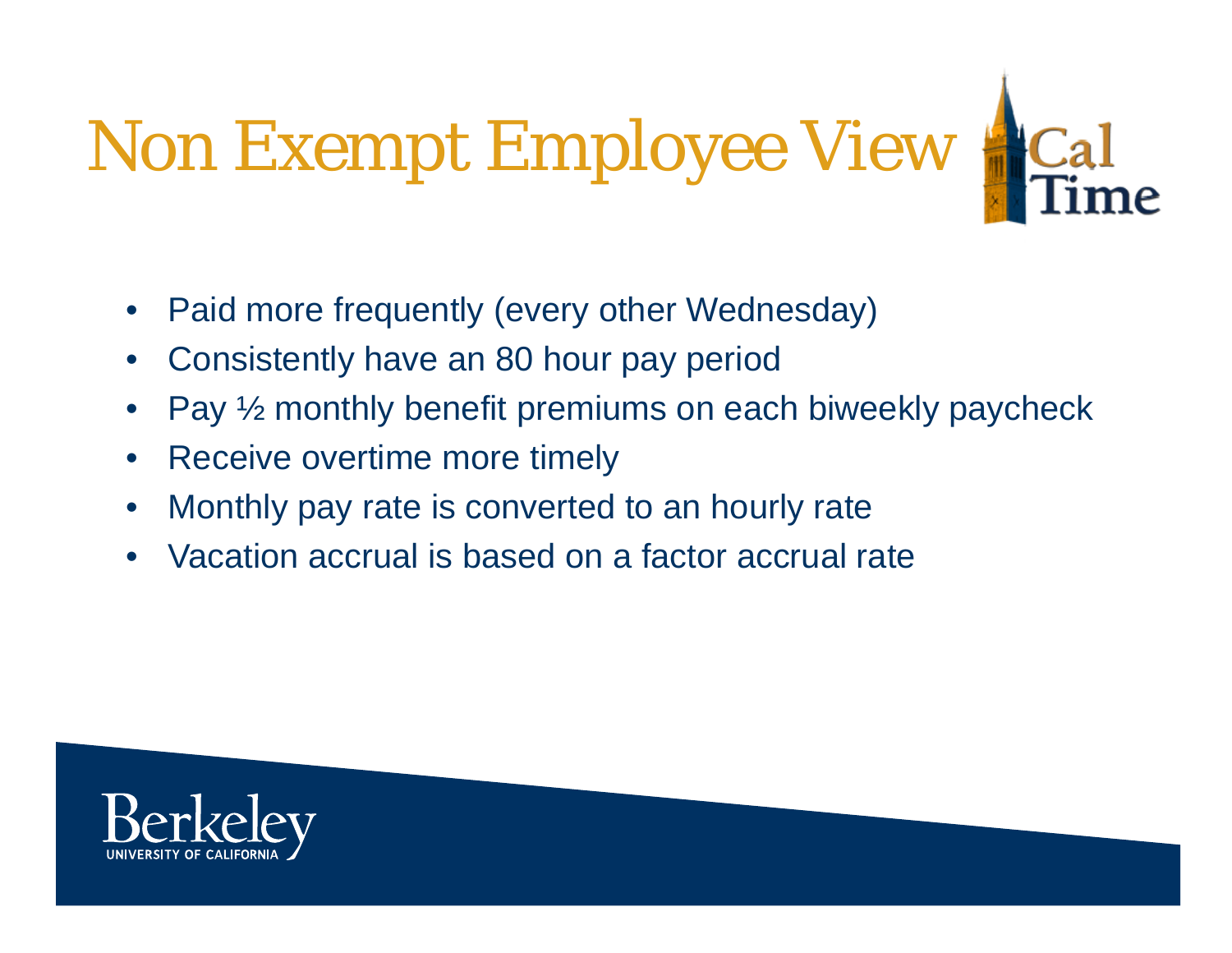

## Employee Preparation

Getting ready for the biweekly Conversion

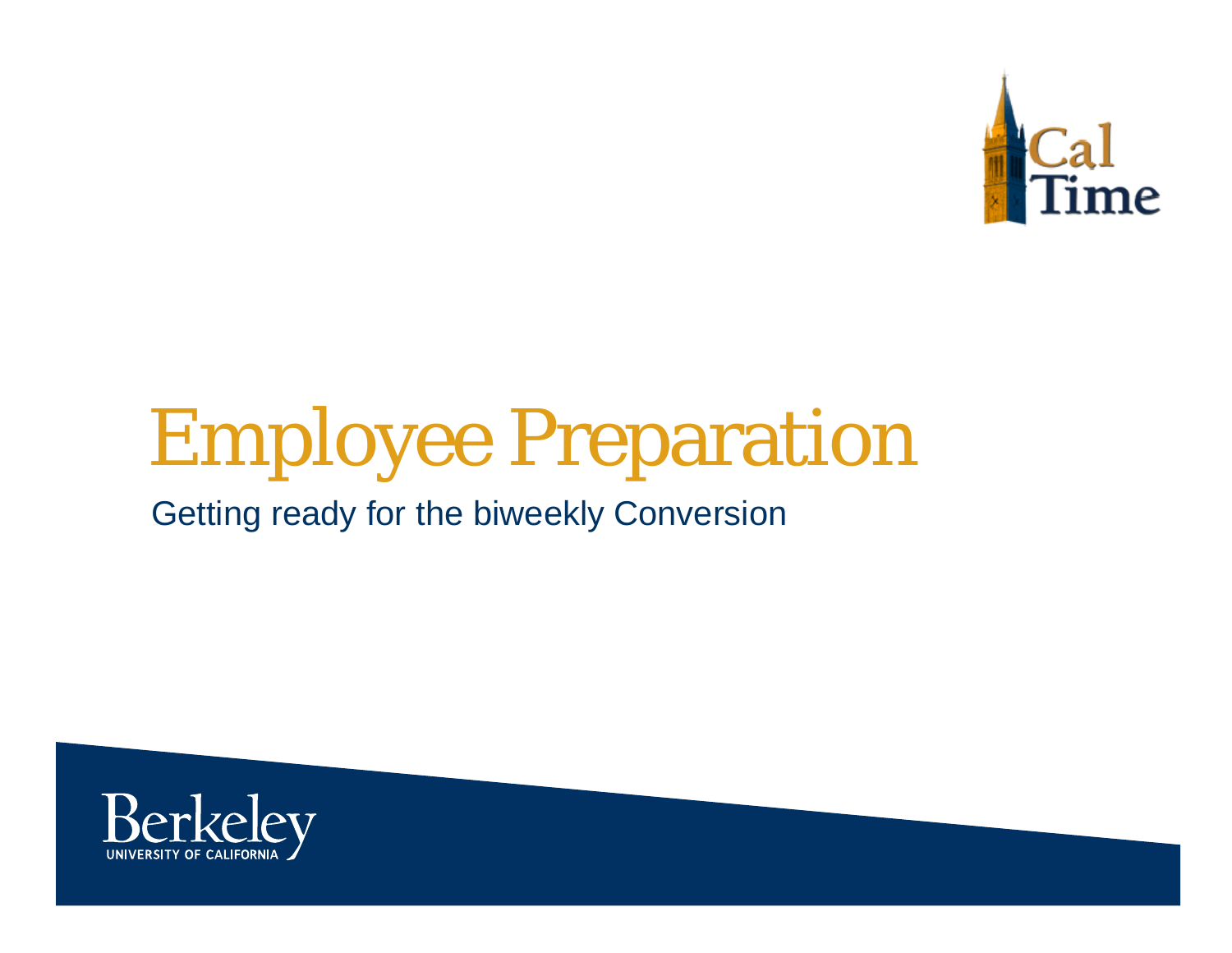## Employee Perspective



- $\bullet$ Start early and plan ahead
- $\bullet$  Review personal budget situation and determine income needs based on the new biweekly pay schedule.
- $\bullet$  Review tax withholding elections and make any necessary changes especially additional tax withholding amounts.
- $\bullet$  Request that creditors/lenders/financial institutions adjust automatic withdrawal or bill-pay dates to align with new pay schedule.

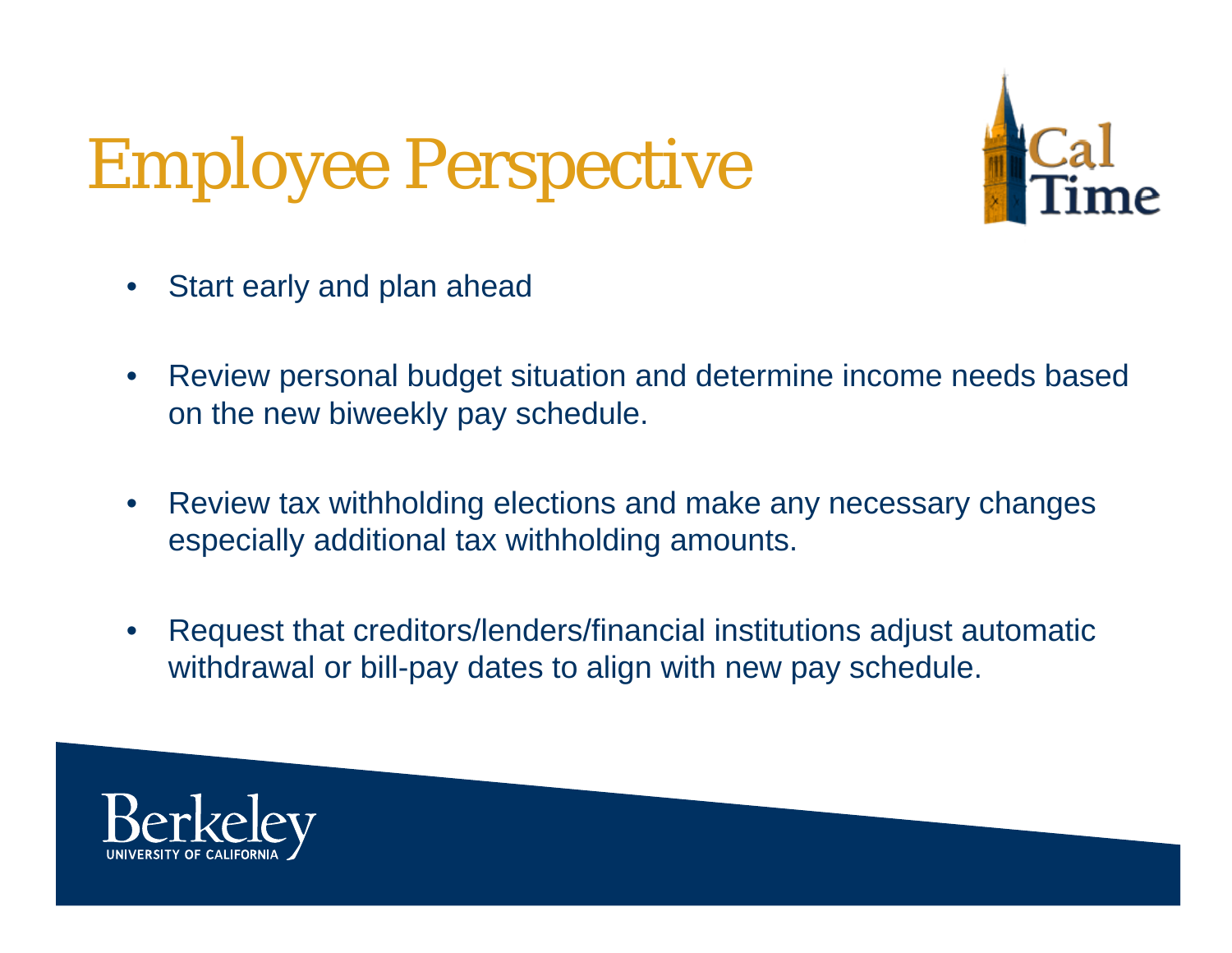# Analyze Cash Flow



- Employees will receive pay more frequently however the check amount will be less (80 hr. pay period).
- • Employees will receive 26\* biweekly paychecks in a year (currently receiving 12 paychecks in a year)
- 10 months per year employees will receive 2 paychecks per month
- 2 months per year employees will receive 3 paychecks per month

Employee will continue to receive pay for all time reported recognizing that pay period and pay dates are changing. Hours and associated pay will not be lost.



\*maximum of 27 pay cycles in a year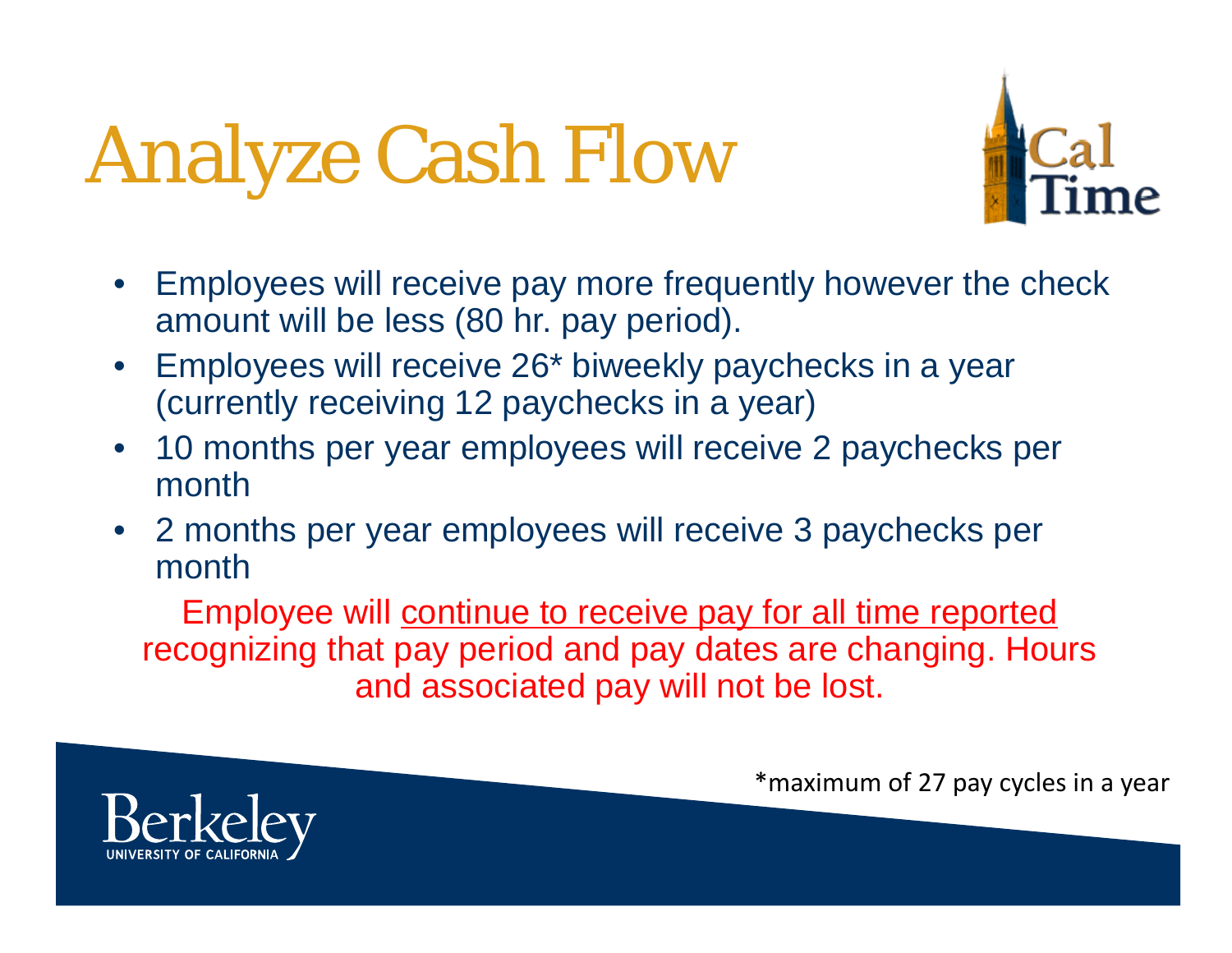### September 2014 Cash Flow for a Monthly Employee



|             | Monthly (paid on 1 <sup>st</sup> or 8 <sup>th</sup> ) |                        |                                                                                                                                                                                                                                                                                                      |
|-------------|-------------------------------------------------------|------------------------|------------------------------------------------------------------------------------------------------------------------------------------------------------------------------------------------------------------------------------------------------------------------------------------------------|
|             | <b>Pay Period</b>                                     | Pay date               | <b>Financial Impact</b>                                                                                                                                                                                                                                                                              |
|             | Oct. 1 – Oct. 31                                      | Oct. 31*<br>or Nov. 7* | Employee will receive a full months pay and also pay full November<br>benefits/deductions.<br>*11/1 is on a Saturday, payday will be the preceding Friday                                                                                                                                            |
| B<br>W<br>E | Nov. 1-Nov. 8                                         | <b>Nov. 19</b>         | $1st$ biweekly pay period (40 hour work period). Employee will pay half of<br>December benefits/deductions. This check will be smaller than usual<br>because you have been paid on 10/31 or 11/7 for a portion of the biweekly<br>pay period (10/26-10/31). Transition assistance paid on this check |
| E<br>K      | Nov. 9-Nov. 22                                        | Dec. 3                 | 2 <sup>nd</sup> biweekly pay period (80 hour work period). Employee will pay half of<br>December benefits/deductions.                                                                                                                                                                                |
| Y           | Nov. 23-Dec. 6                                        | Dec. 17                | 3rd biweekly pay period (80 hour work period).<br>Pay 1/2 January benefits/deductions.                                                                                                                                                                                                               |
| P           | Dec. 7-Dec. 20                                        | Dec. 30                | 3rd biweekly pay period (80 hour work period).<br>Pay 1/2 January benefits/deductions.                                                                                                                                                                                                               |

#### **A Y**

### Transition assistance loan repayment will not begin until 2/11/15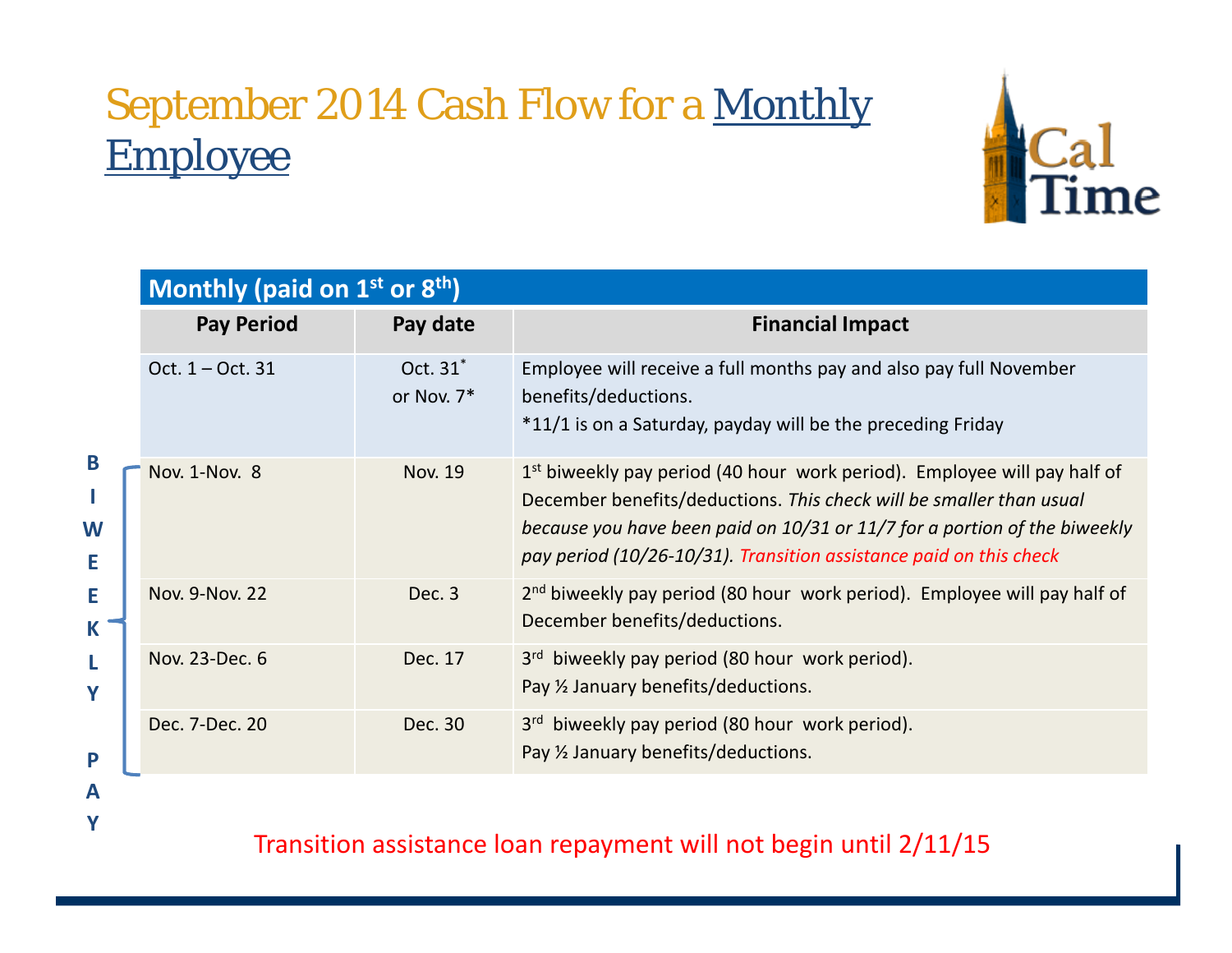## September 2014 Cash Flow for a Semi-monthly Employee

|        | Semi-Monthly (paid 8th) |                |                                                                                                                                                                                                                                                                                                      |
|--------|-------------------------|----------------|------------------------------------------------------------------------------------------------------------------------------------------------------------------------------------------------------------------------------------------------------------------------------------------------------|
|        | <b>Pay Period</b>       | Pay date       | <b>Financial Impact</b>                                                                                                                                                                                                                                                                              |
| B      | Oct. $16 - Oct. 31$     | Nov. $7^*$     | Employee will receive a full semi-monthly pay and also pay full November<br>benefits/deductions.<br>*11/1 is on a Saturday, payday will be the preceding Friday                                                                                                                                      |
| W<br>E | Nov. 1-Nov. 8           | <b>Nov. 19</b> | $1st$ biweekly pay period (40 hour work period). Employee will pay half of<br>December benefits/deductions. This check will be smaller than usual<br>because you have been paid on 10/31 or 11/7 for a portion of the biweekly<br>pay period (10/26-10/31). Transition assistance paid on this check |
| E<br>К | Nov. 9-Nov. 22          | Dec. 3         | 2 <sup>nd</sup> biweekly pay period (80 hour work period). Employee will pay half of<br>December benefits/deductions.                                                                                                                                                                                |
| L<br>Y | Nov. 23-Dec. 6          | Dec. 17        | 3rd biweekly pay period (80 hour work period).<br>Pay 1/2 January benefits/deductions.                                                                                                                                                                                                               |
| P<br>A | Dec. 7-Dec. 20          | Dec. 30        | 3rd biweekly pay period (80 hour work period).<br>Pay 1/2 January benefits/deductions.                                                                                                                                                                                                               |

ie

### Transition assistance loan repayment will not begin until 2/11/15

**Y**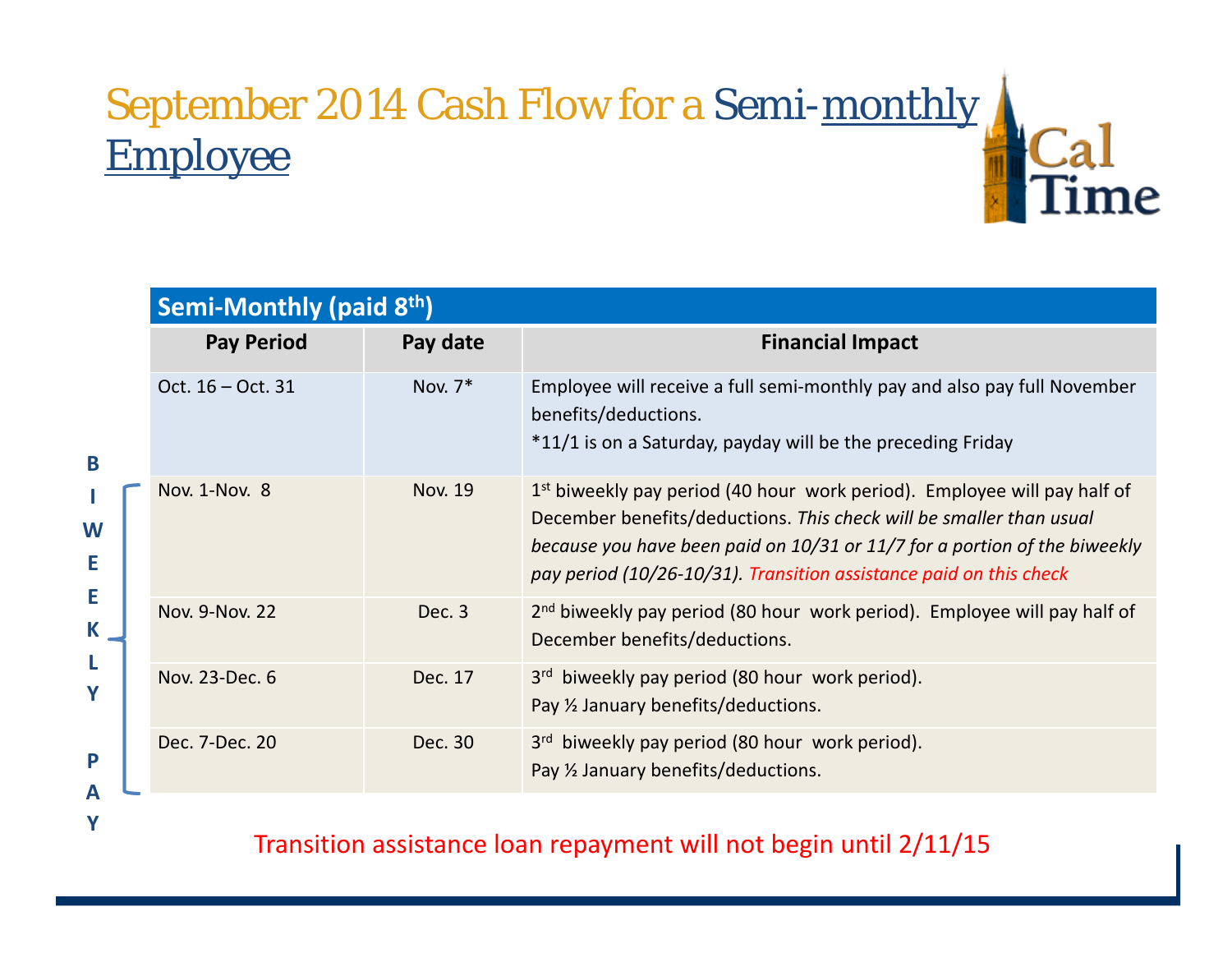### **Employee Transition to Biweekly Pay**



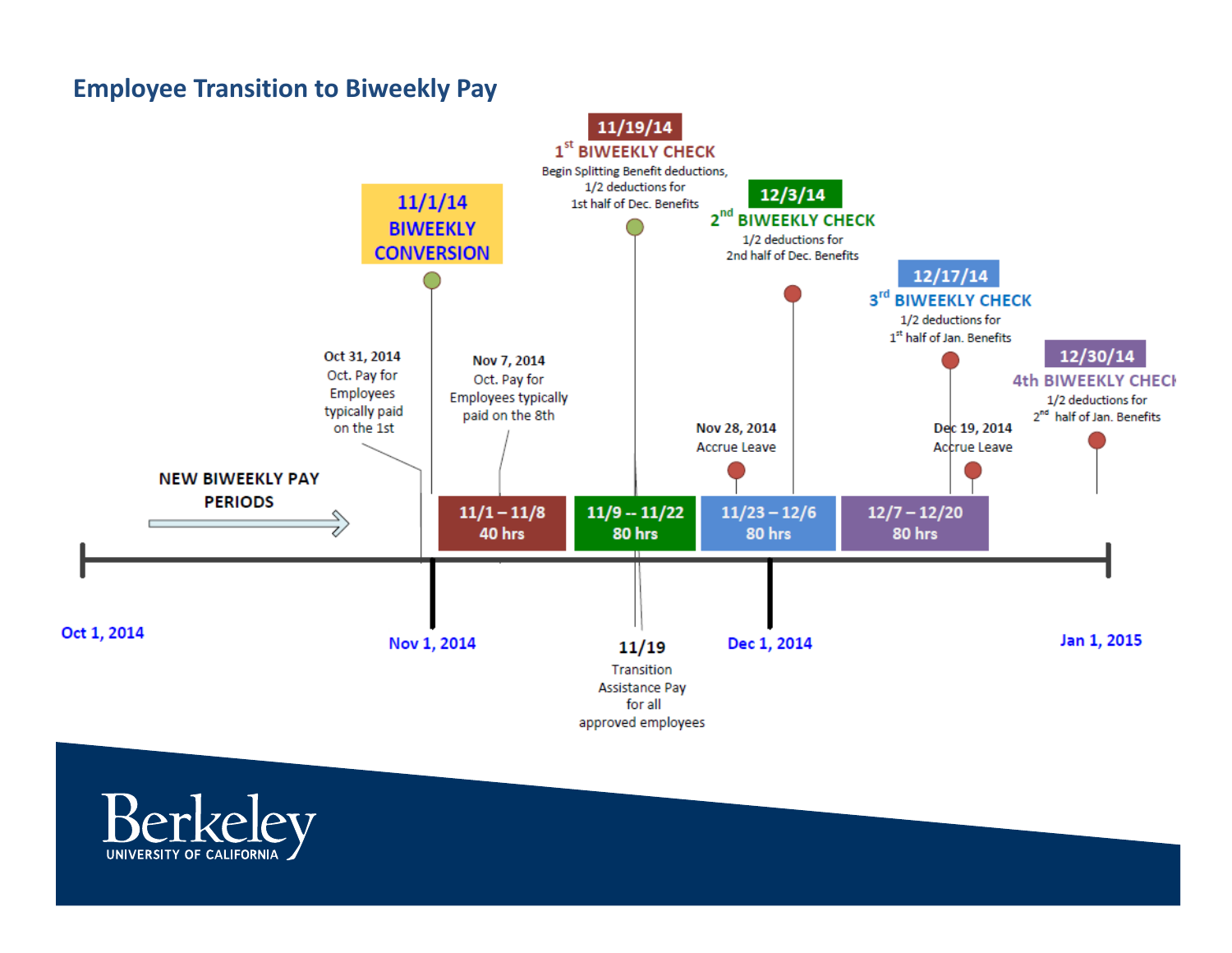## Financial Tools



- $\bullet$ Biweekly Conversion Calculator
- $\bullet$ Biweekly Pay Planner
- •Analyze Cash Flow

Details are available on biweekly website

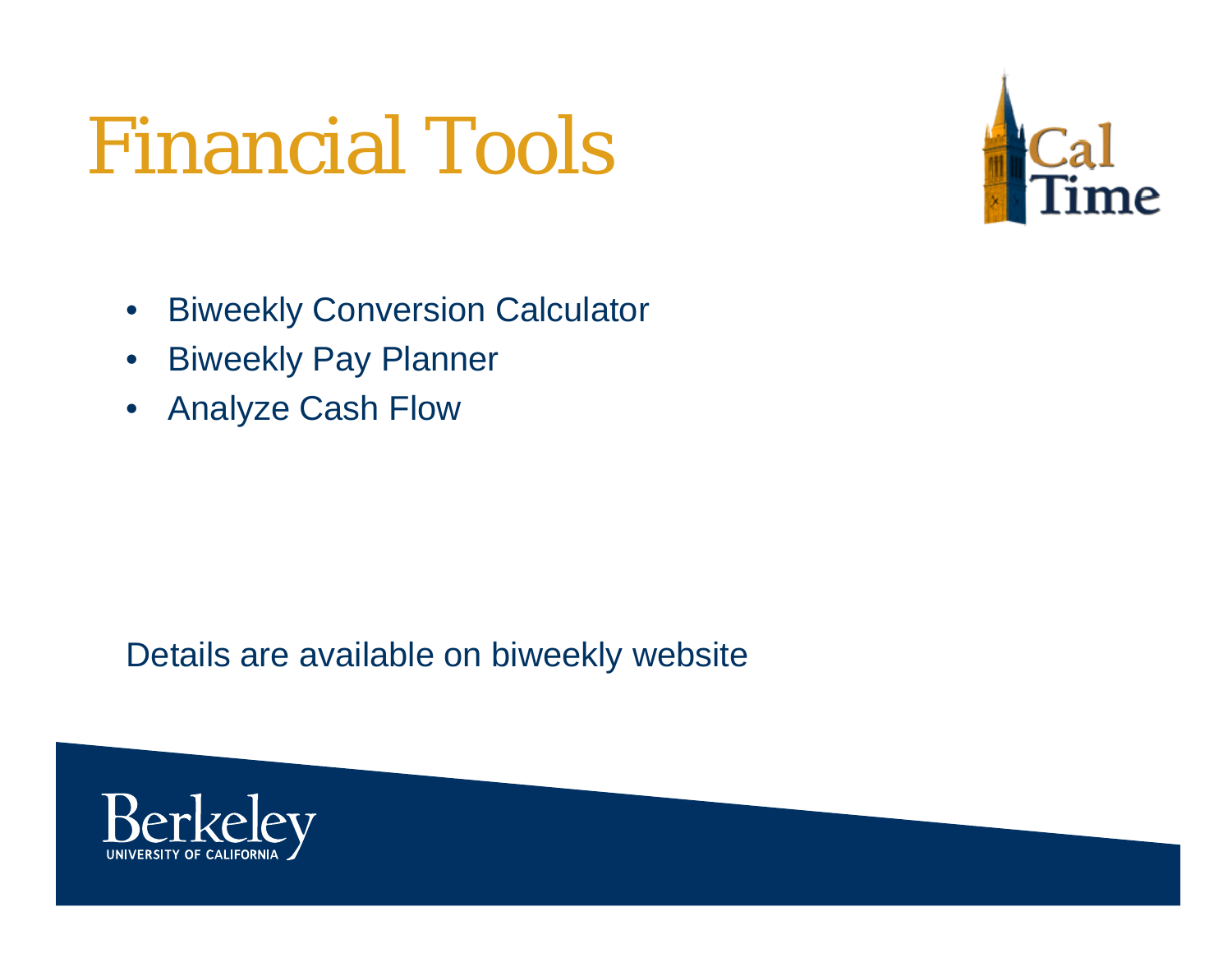## Transition Assistance Program



To assist employees with the transition to biweekly pay, a Transition Assistance Program will be available for eligible non-exempt employees.

Employees can apply for transition assistance during the period of September 22 to October 3.

The Transition Assistance Program will include an option for eligible employees to access one, or both, of the following:

- $\bullet$ Short-term, no interest loan of \$100 to \$1,000 from the university
- • Cash out of up to 80 hours of leave from employee's existing accrued vacation time and/or accrued compensatory time

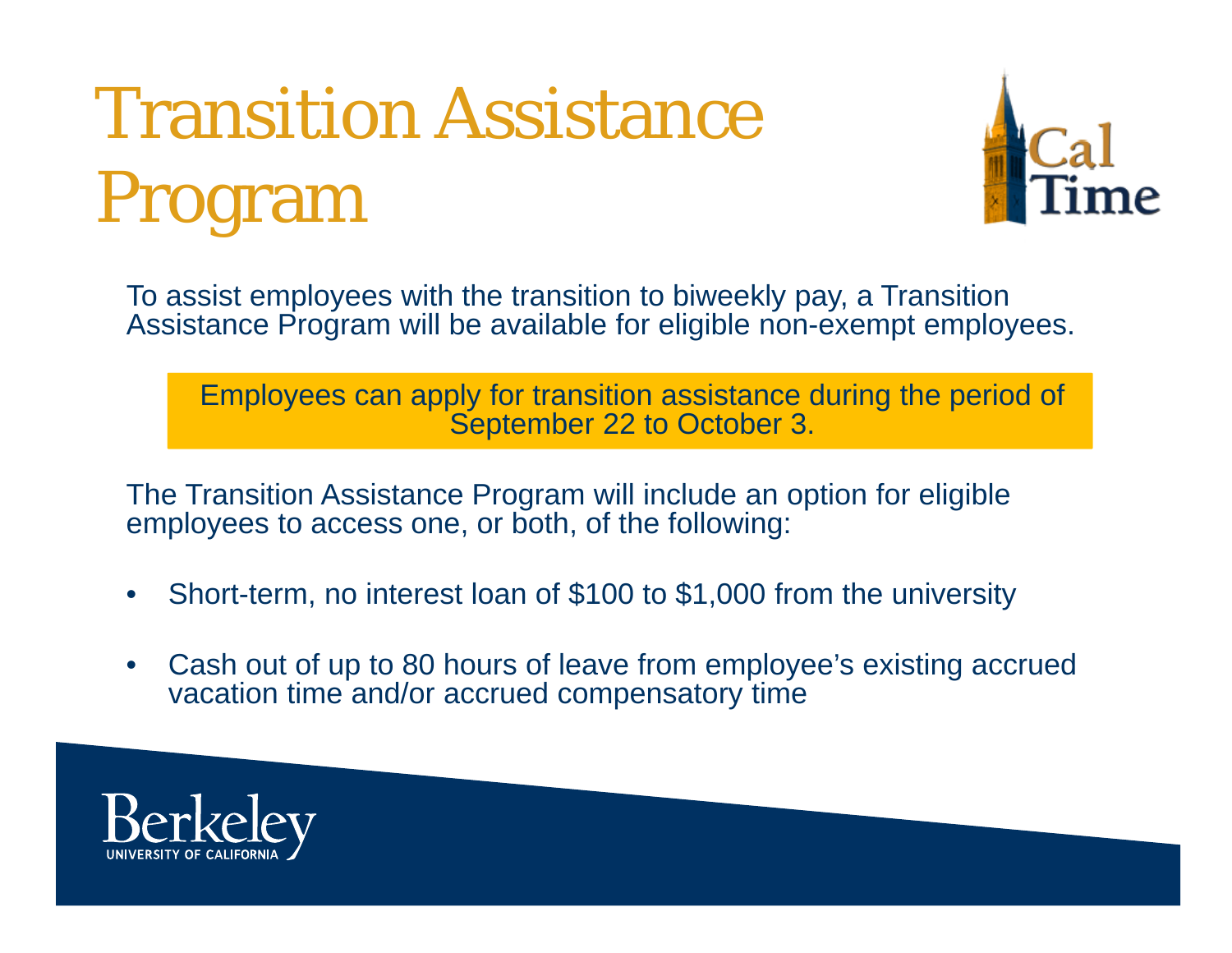### **VACATION/COMP TIME PAYOUT**

| <b>Description</b>                      | Cash out from employee's existing accrued vacation and/or compensatory time                                                                                                                                                                                                            |
|-----------------------------------------|----------------------------------------------------------------------------------------------------------------------------------------------------------------------------------------------------------------------------------------------------------------------------------------|
| <b>Who is Eligible?</b>                 | Any non-exempt career, contract, limited and per diem employee converting to biweekly and meets the<br>following criteria:<br>- Employee appointment $\geq 50\%$<br>- Employment status of "Active"<br>- Hired prior to 10/03/14<br>- Employee has existing accrued vacation/comp time |
| <b>How much</b>                         | Up to 80 hours (hours are subject to verification of actual vacation/comp time employee has accrued)                                                                                                                                                                                   |
| <b>Program Request</b><br><b>Period</b> | 09/22/14-10/03/14                                                                                                                                                                                                                                                                      |
| <b>Terms of Participation</b>           | Maximum of one request per eligible employee for a no interest loan and/or vacation/comp time cash out<br>during the program request period                                                                                                                                            |
| <b>Process</b>                          | Employee must complete, sign and submit the Transition Assistance Program application to Human<br>Resources by close of business day on 10/03/14.                                                                                                                                      |
| <b>Disbursement Schedule</b>            | Vacation/comp time accrual cash-out will be paid on November 19, 2014                                                                                                                                                                                                                  |
| <b>Method of</b><br><b>Disbursement</b> | Payment will be made by Central Payroll via employees current payment option, e.g, direct deposit or<br>paper check                                                                                                                                                                    |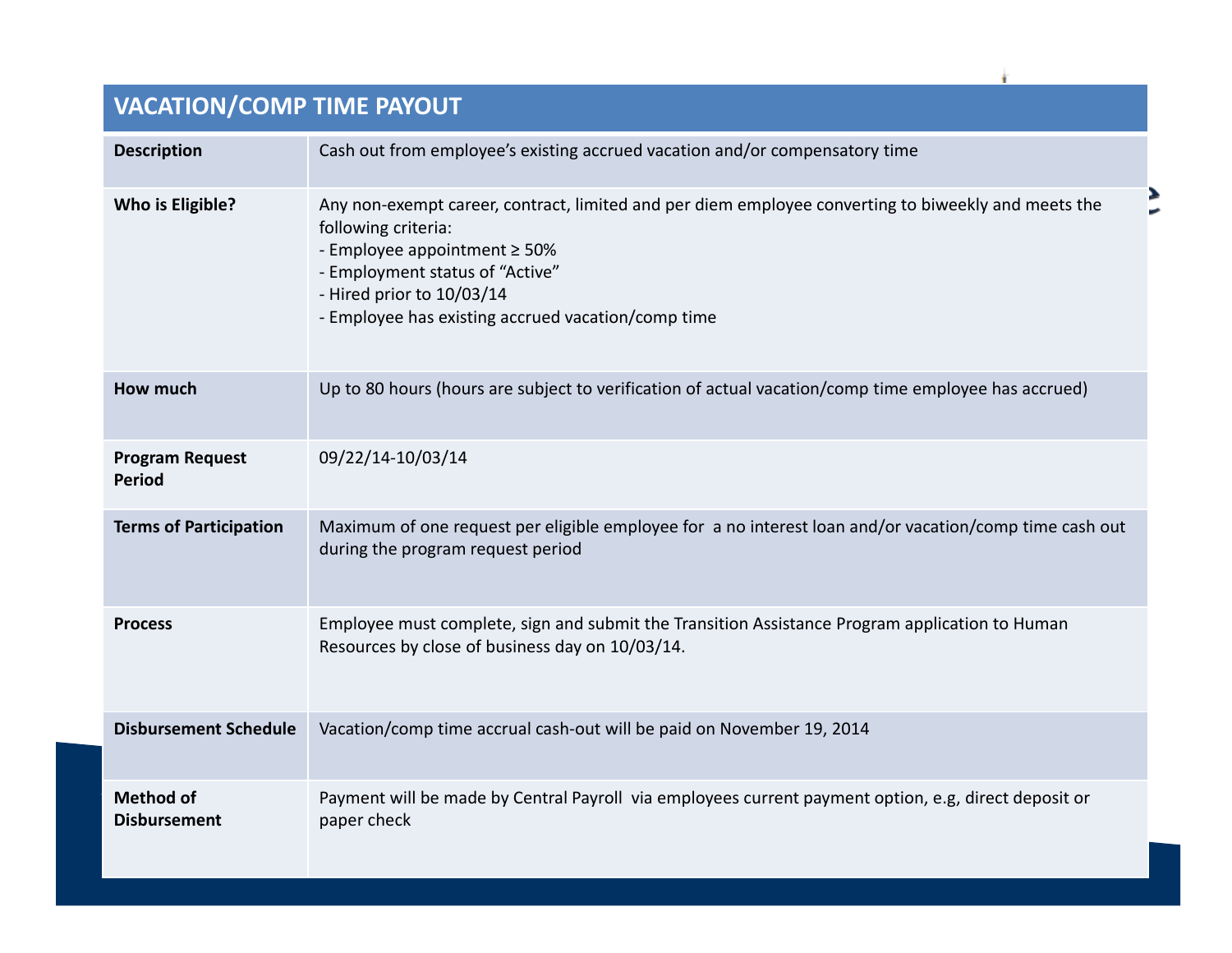### **NO INTEREST LOAN**

| <b>Description</b>                      | Short-term, no interest loan from the University through a newly created Transition Assistance Program                                                                                                                                                                                                                                            |
|-----------------------------------------|---------------------------------------------------------------------------------------------------------------------------------------------------------------------------------------------------------------------------------------------------------------------------------------------------------------------------------------------------|
| Who is Eligible?                        | Any non-exempt career, contract, limited and per diem employee converting to biweekly and meets the<br>following criteria:<br>- Employee appointment $\geq 50\%$<br>- Employment status of "Active"<br>- No known separation by 05/06/15<br>- Hired prior to 10/03/14                                                                             |
| How much                                | Minimum: \$100<br>Maximum: \$1,000                                                                                                                                                                                                                                                                                                                |
| <b>Program Request</b><br><b>Period</b> | 09/22/14-10/03/14                                                                                                                                                                                                                                                                                                                                 |
| <b>Terms of Participation</b>           | Maximum of one request per eligible employee for a no interest loan and/or vacation /comp time cash out<br>during the program request period                                                                                                                                                                                                      |
| <b>Process</b>                          | Employee must complete, sign and submit the Transition Assistance Program application to Human Resources by<br>close of business day on 10/03/14                                                                                                                                                                                                  |
| <b>Disbursement</b><br><b>Schedule</b>  | Paid on 11/19/14                                                                                                                                                                                                                                                                                                                                  |
| <b>Terms of Repayment</b>               | • Via payroll deduction<br>• First installment repayment will be deducted on 02/11/15<br>Paid in equal installments per biweekly pay cycle. Entire loan balance must be repaid by 07/15/15 (12th<br>biweekly pay days starting with the 2/11/15 pay date). Repayment formula: Loan amount/12 biweekly pay<br>cycles = amount per biweekly pay day |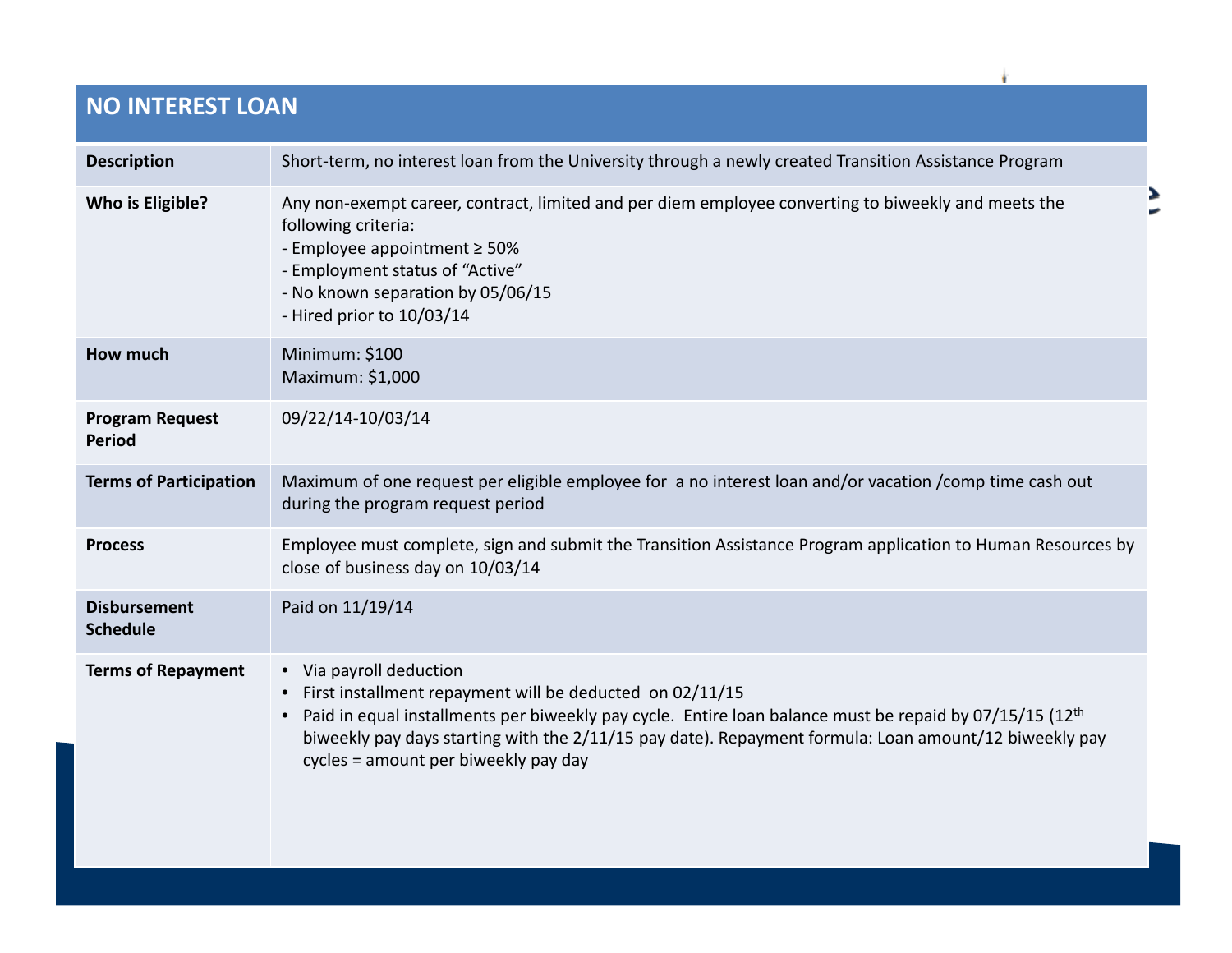

# Staying Informed

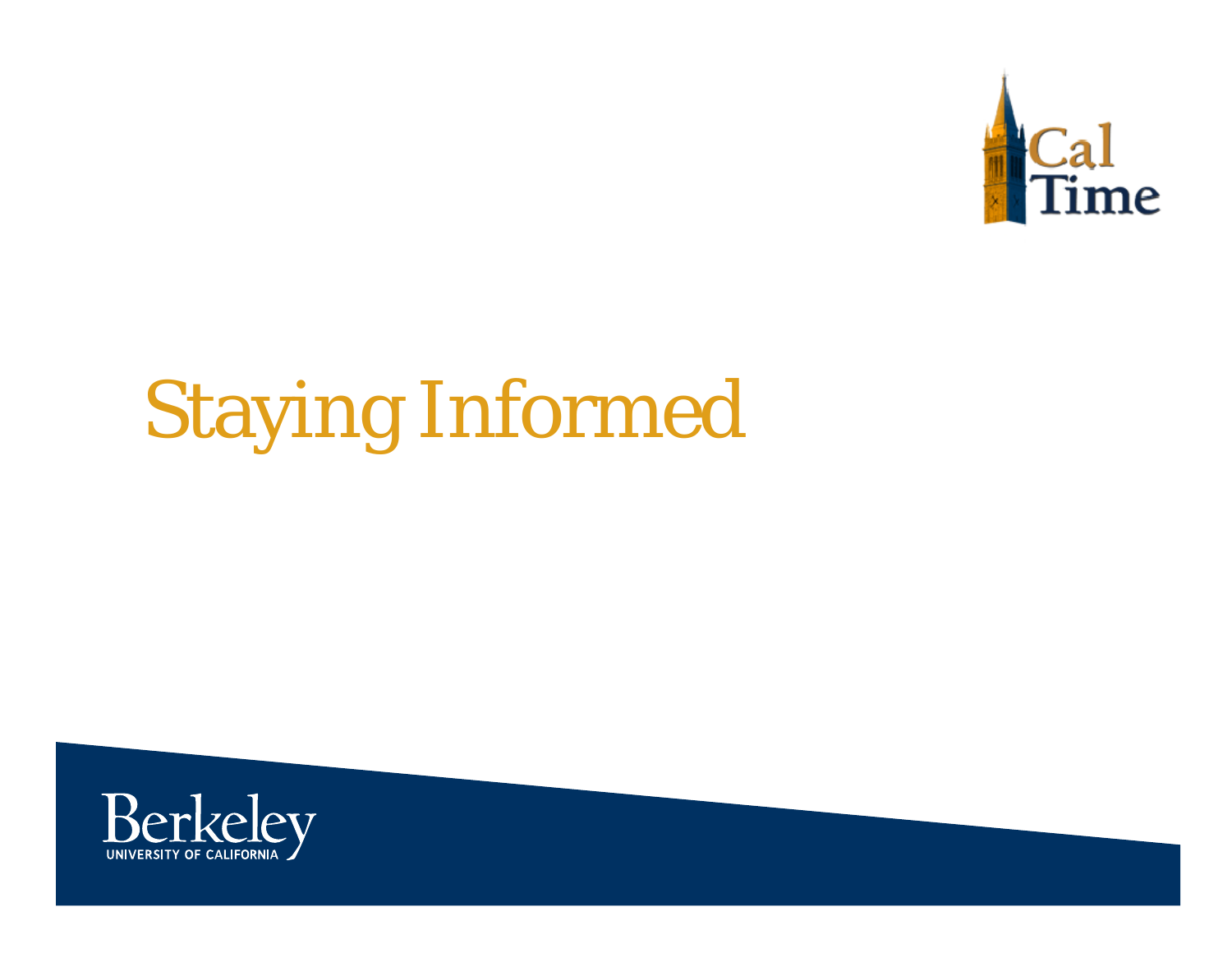## How to Prepare



A variety of informational resources are available to assist employees through this transition process.

- biweekly information web page
- biweekly Pay Quick Facts
- 2014 biweekly Pay Date Calendar
- Employee Checklist
- 2014 biweekly Pay Planner
- biweekly Conversion Calculator
- FAQ (biweekly pay, transition assistance, factor accrual)
- Factor Leave Accrual Information

All information is available at http://controller.berkeley.edu/biweekly-payconversion

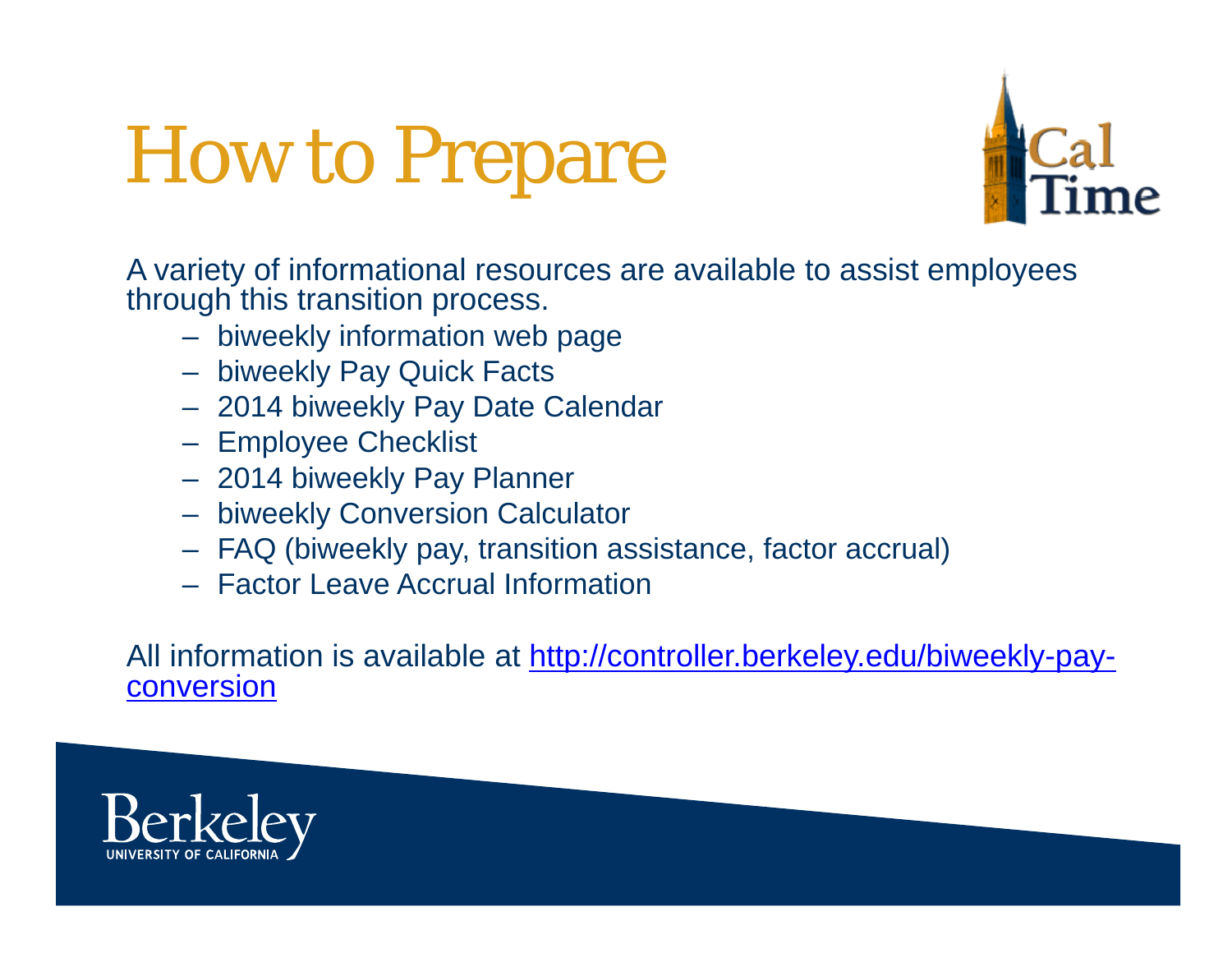

## Factor Leave Accruals

**Accruing Vacation and Sick Leave**

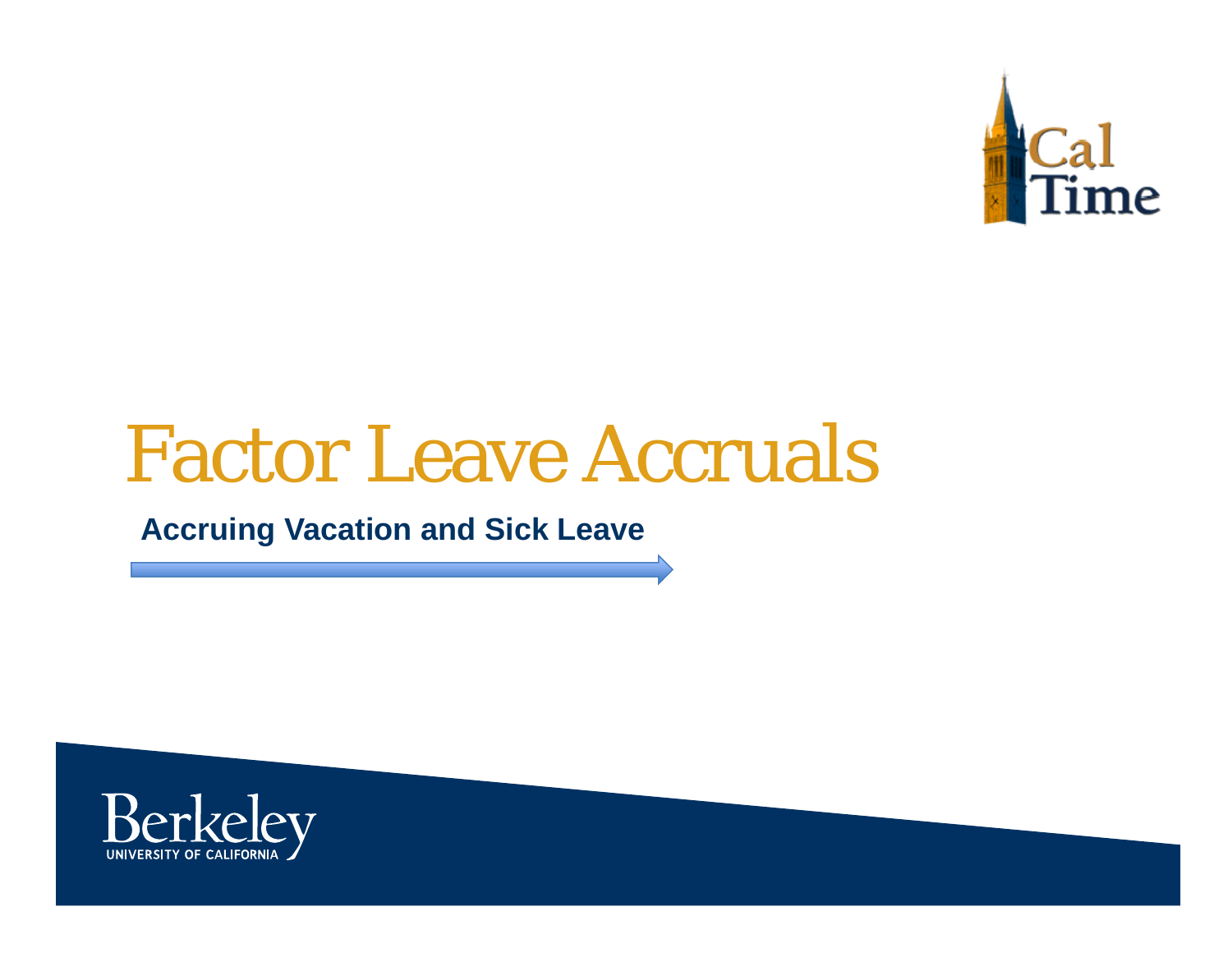## Factor Leave Accruals

As part of the transition of non-exempt employees to biweekly pay, the UC Office of the President also requires standardization of how leave accruals are calculated across UC campuses.

Both Non-exempt and Exempt<sup>\*</sup> employees eligible to accrue leave will transition to factor leave accruals on November 1, 2014

\* All employees in Academic job titles will remain on the table leave accrual method

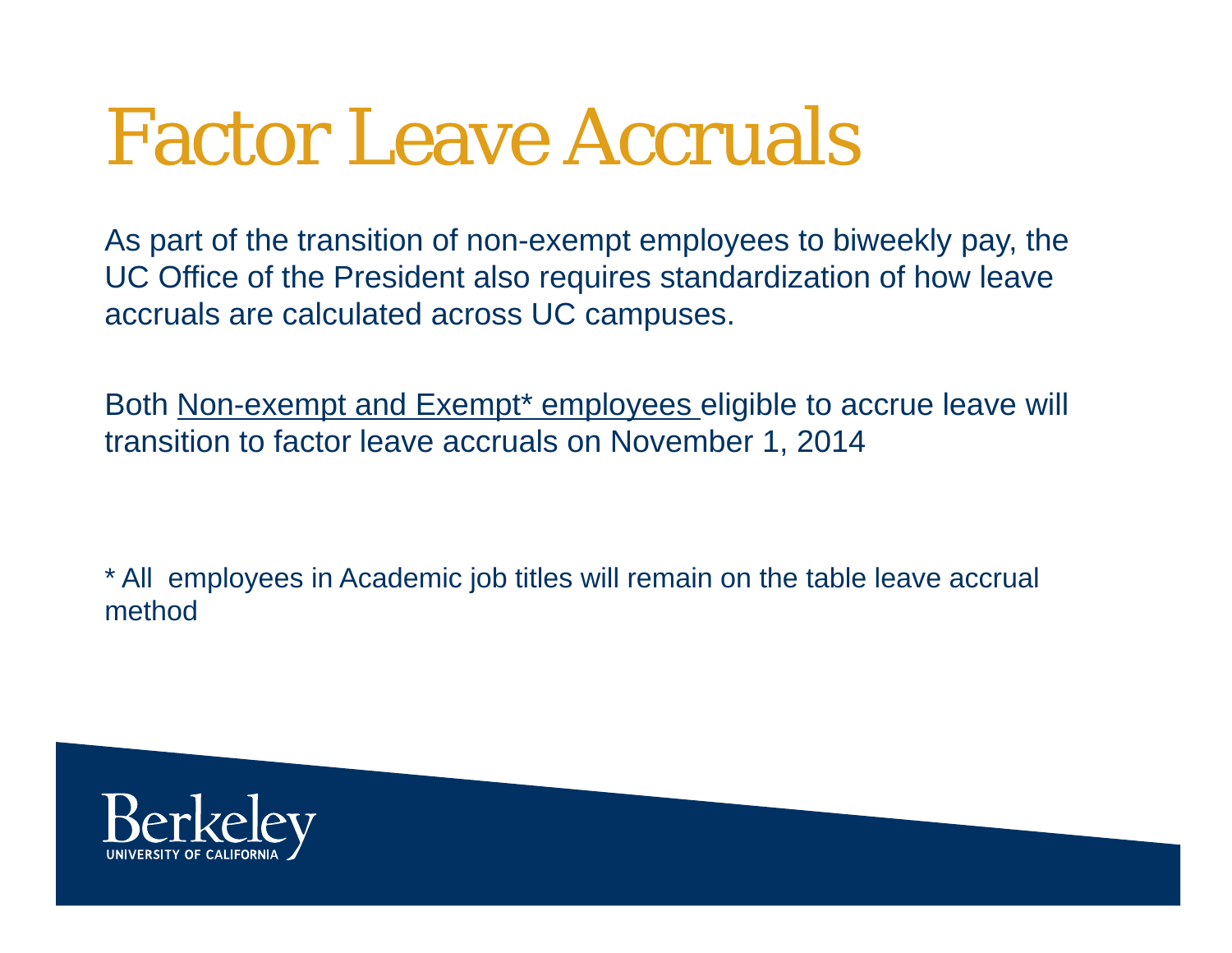## Calculation

Factor leave accrual is a method of accruing vacation and sick leave. The factor accrual method uses a factor rate\* multiplied against the hours an employee is on pay status in order to calculate vacation and sick leave accruals.

**Factor Rate\*** X **Hours on Pay Status** <sup>=</sup> **Amount of Accrued leave**

\*Standard Factor Rate table defined

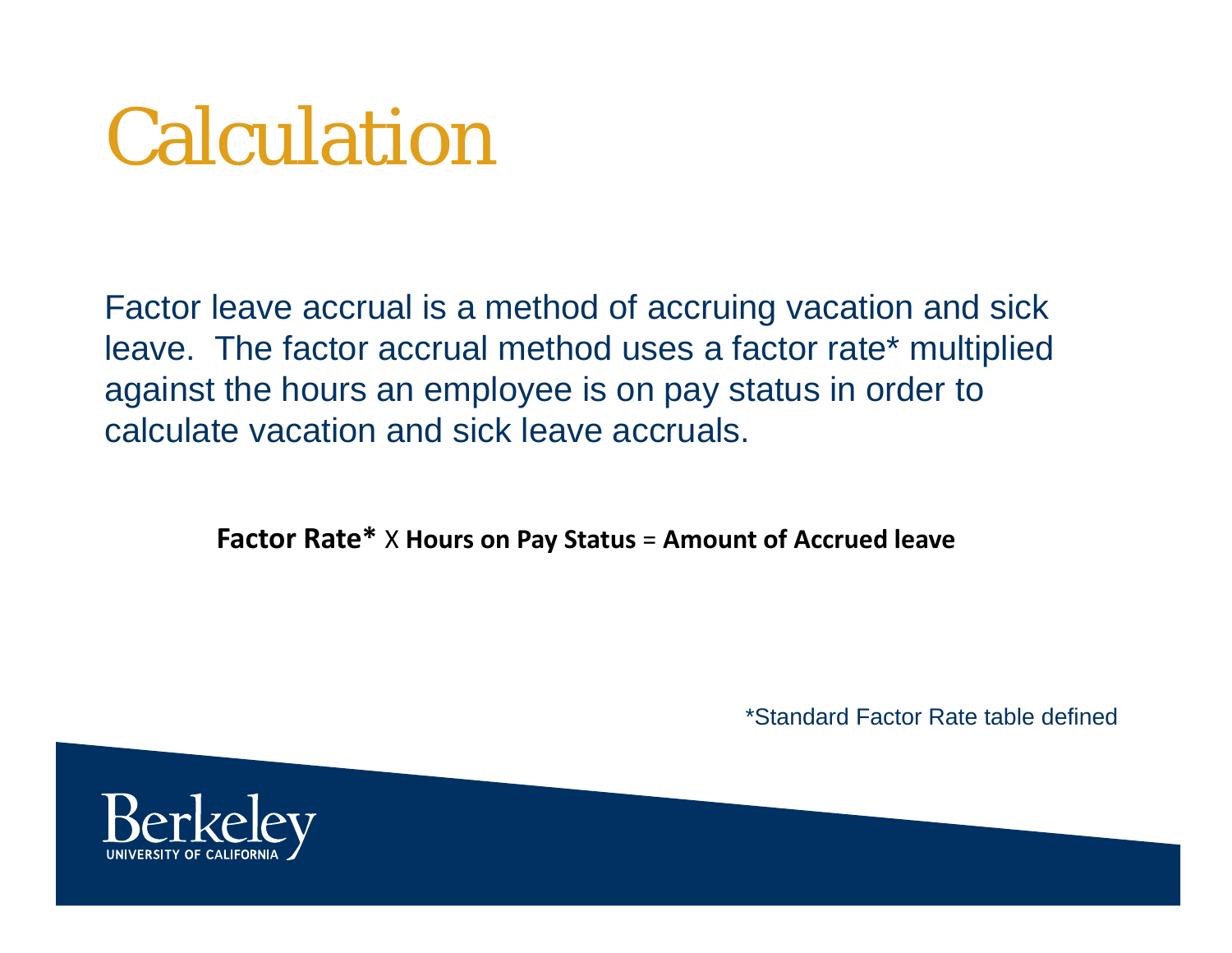## Eligibility

Eligibility requirements for leave accruals will continue to be based on union contracts and policy as is the practice today.

- $\bullet$  Employee is assigned a leave code based on the number of years service and leave eligibility
- $\bullet$  Leave accrued is determined by:
	- $\bullet$ Number of hours an employee is on pay status (i.e. Regular time worked, vacation)
	- $\bullet$ Leave accrual rate

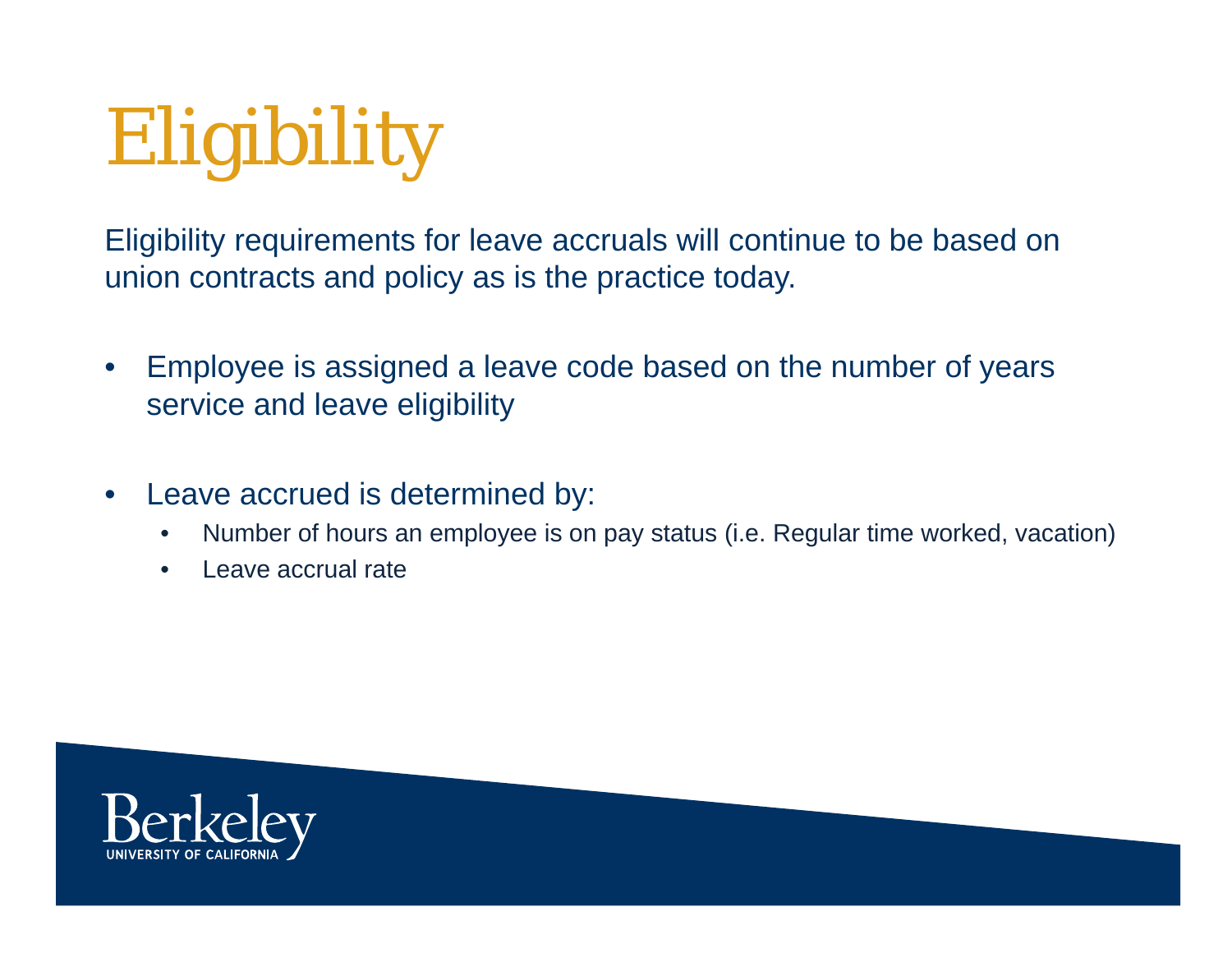## Factor Rate Table

**Current State:** The rate represents the exact amount a full time employee is eligible to accrue each month based on the leave code\*.

**Future state:** The rate represents the factor rate that must be multiplied against the hours the employee is on pay status to determine the amount of leave accrued.

|                   | <b>Current State: Current Table Method</b> |                   | <b>Future State: Factor Accrual Method</b> |                                                |  |
|-------------------|--------------------------------------------|-------------------|--------------------------------------------|------------------------------------------------|--|
| <b>LEAVE CODE</b> | <b>VACATION</b>                            | <b>SICK LEAVE</b> | <b>VACATION</b>                            | <b>SICK LEAVE</b>                              |  |
| A                 | 10                                         | 8                 | 0.057692                                   | 0.046154                                       |  |
| B                 | 12                                         | 8                 | 0.069231                                   | 0.046154                                       |  |
| $\mathsf{C}$      | 14                                         | 8                 | 0.080769                                   | 0.046154                                       |  |
| D                 | 16                                         | 8                 | 0.092308                                   | 0.046154                                       |  |
| E                 | 16                                         | $\overline{0}$    | 0.092308                                   | $\overline{0}$                                 |  |
| F                 | $\Omega$                                   | 8                 | $\overline{0}$                             | 0.046154                                       |  |
| G                 | 10                                         | 8                 | 0.057692                                   | 0.046154                                       |  |
| н                 | 12                                         | 8                 | 0.069231                                   | 0.046154                                       |  |
|                   | 14                                         | 8                 | 0.080769                                   | 0.046154                                       |  |
| K                 | 16                                         | 8                 | 0.092308                                   | 0.046154                                       |  |
|                   |                                            |                   |                                            | *leave codes are assigned based on eligibility |  |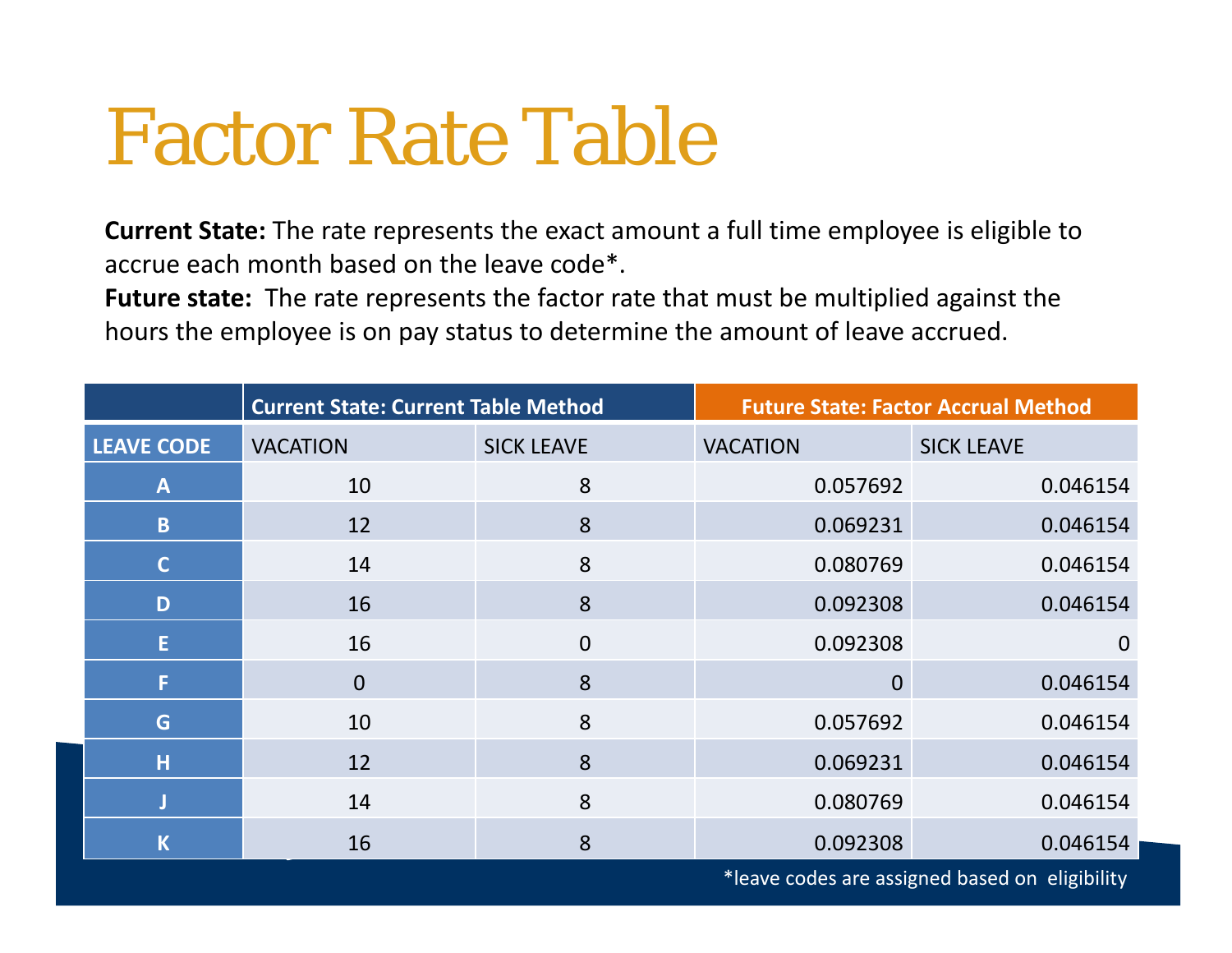## Exempts and Non-Exempts

Slight variation in factor accrual processing for Exempts and Non‐Exempts

|                                    | <b>Non-Exempt</b><br><b>Employee</b>                                                            | <b>Exempt</b><br><b>Employee</b>                                                        |  |  |
|------------------------------------|-------------------------------------------------------------------------------------------------|-----------------------------------------------------------------------------------------|--|--|
| <b>Eligibility</b>                 | Eligibility to accrue and use leave is subject to union contract or personnel policy.           |                                                                                         |  |  |
| <b>Period of</b><br><b>Accrual</b> | quadra-weekly cycle (two biweekly pay<br>cycles, 160 hour period)                               | Calendar Month (based on number<br>of working hours in the calendar<br>month)           |  |  |
| <b>Calculation</b>                 | Factor rate X hours on pay status (during two<br>biweekly pay cycles, 160 hours)                | Factor Rate X hours on pay status<br>during calendar month                              |  |  |
| <b>Factor Rate</b>                 | Factor rate is assigned based on employees number of years of service                           |                                                                                         |  |  |
| <b>Accrual</b><br><b>Granted</b>   | The business day following the close of the<br>quadra-weekly cycle (two biweekly pay<br>cycles) | $1st$ of the month following the close<br>of the calendar month (monthly<br>pay period) |  |  |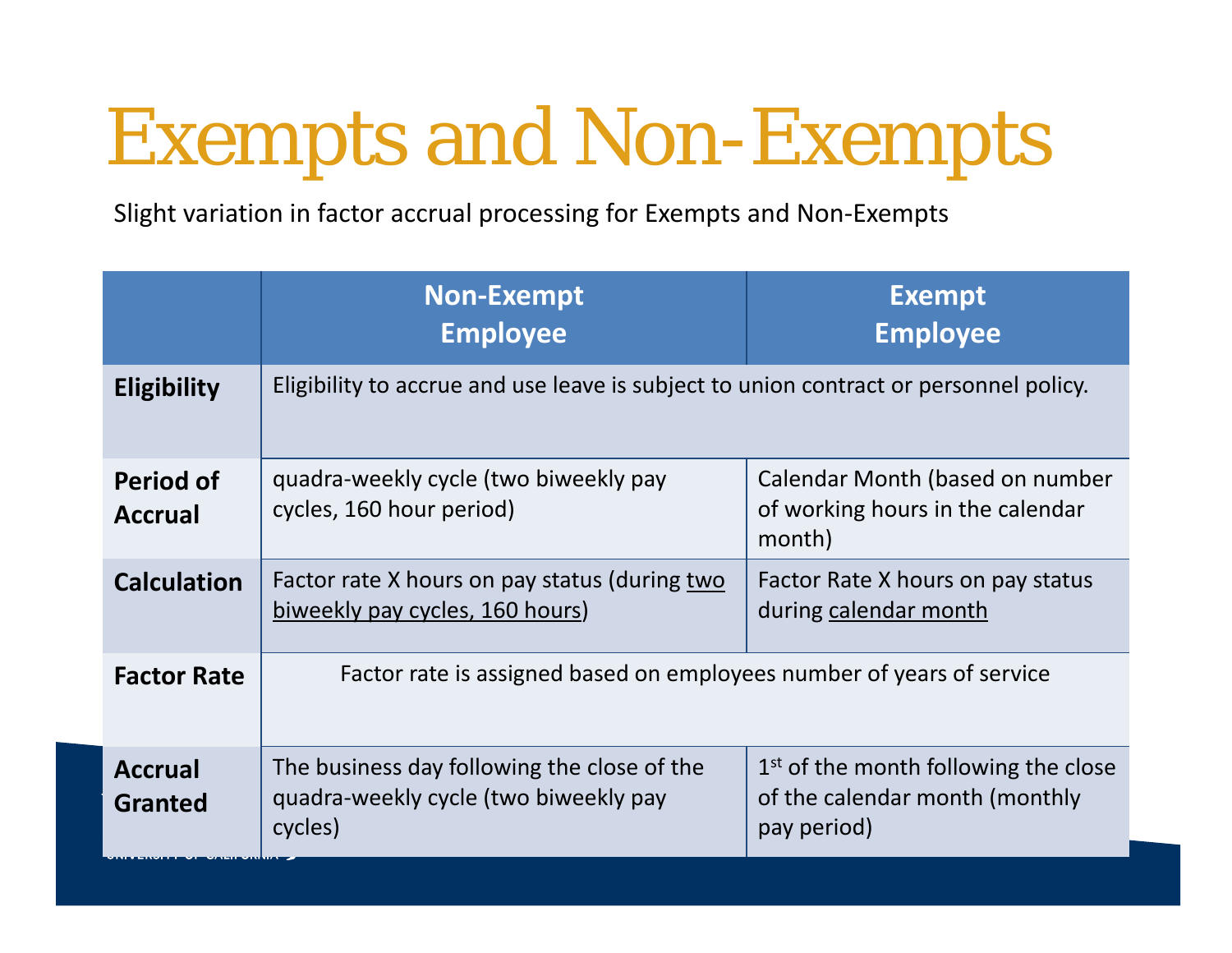## Exempt Employee Example

Example: A full-time employee that accrues 10 hours of vacation and 8 hours of sick leave per month Example based on Vacation Factor rate <sup>=</sup> .057692 and sick leave factor rate =.046154)

Employee will accrue leave based on actual working hours in the calendar month. During the course of the year <sup>a</sup> full‐time employee will accrue the same.

|                     | <b>CURRENT</b>      |            | <b>FUTURE</b>        |                                      |            |           |
|---------------------|---------------------|------------|----------------------|--------------------------------------|------------|-----------|
|                     | <b>Table Method</b> |            | <b>Factor Method</b> |                                      |            |           |
|                     | Hrs Per             |            |                      |                                      |            |           |
|                     | Month               | <b>VAC</b> | <b>SL</b>            | Hrs Per Month                        | <b>VAC</b> | <b>SL</b> |
| Jan                 | 184                 | 10         | 8                    | 184                                  | 10.615328  | 8.492340  |
| Feb                 | 160                 | 10         | 8                    | 160                                  | 9.230720   | 7.384640  |
| Mar                 | 168                 | 10         | 8                    | 168                                  | 9.692256   | 7.753872  |
| Apr                 | 176                 | 10         | 8                    | 176                                  | 10.153792  | 8.123104  |
| <b>May</b>          | 176                 | 10         | 8                    | 176                                  | 10.153792  | 8.123104  |
| Jun                 | 168                 | 10         | 8                    | 168                                  | 9.692256   | 7.753872  |
| Jul                 | 184                 | 10         | 8                    | 184                                  | 10.615328  | 8.492340  |
| <b>Aug</b>          | 168                 | 10         | 8                    | 168                                  | 9.692256   | 7.753872  |
| <b>Sep</b>          | 176                 | 10         | 8                    | 176                                  | 10.15379   | 8.123104  |
| Oct                 | 184                 | 10         | 8                    | 184                                  | 10.61533   | 8.492340  |
|                     |                     |            |                      | <b>Transition to Factor Accruals</b> |            |           |
| <b>Nov</b>          | 160                 | 10         | 8                    | 160                                  | 9.23072    | 7.384640  |
| Dec                 | 184                 | 10         | 8                    | 184                                  | 10.61533   | 8.492340  |
| <b>Annual Leave</b> |                     | 120        | 96                   |                                      | 120        | 96        |
| <b>Accrued:</b>     |                     |            |                      |                                      |            |           |

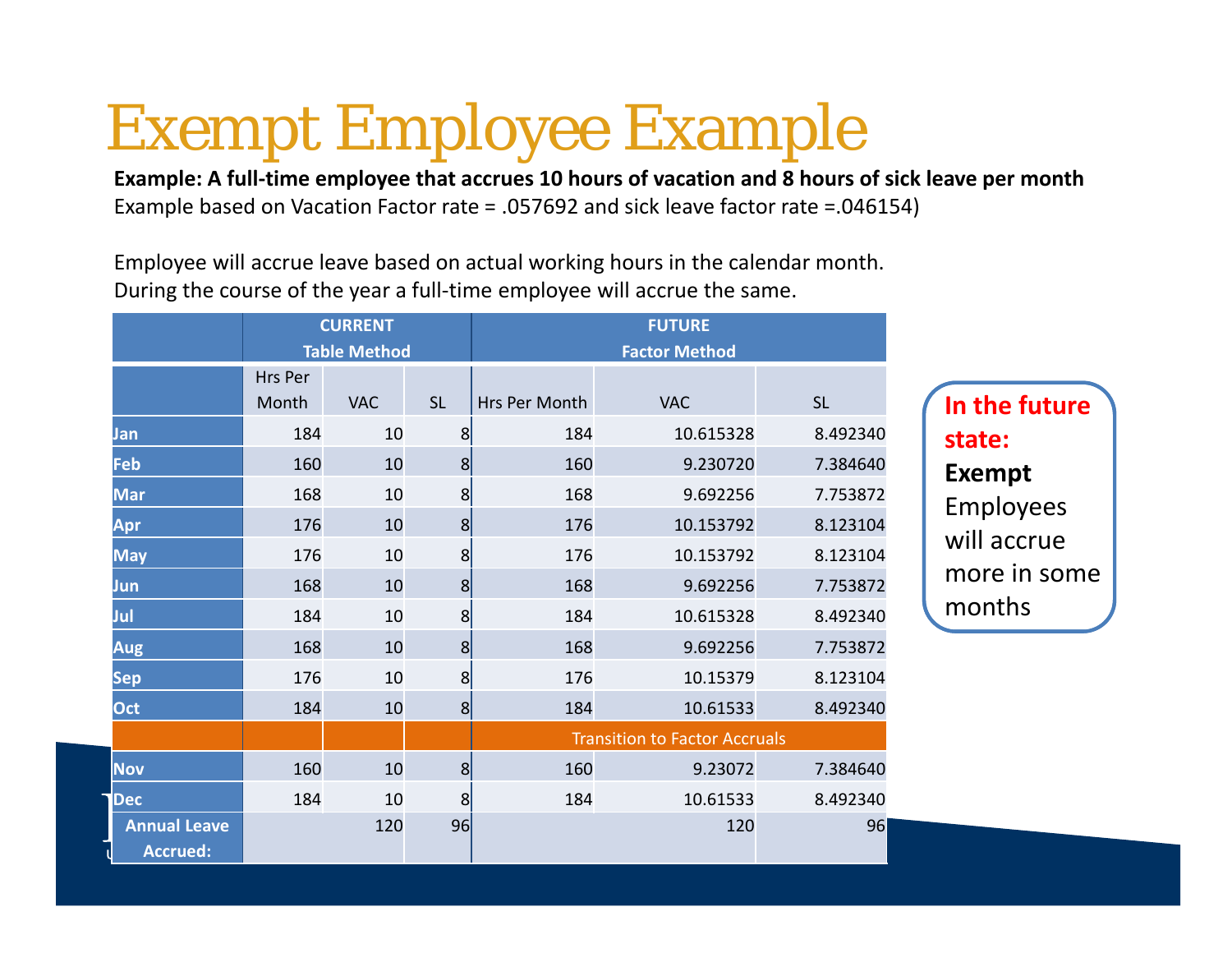## Non-Exempt Employee Example

Example: A full-time employee that accrues 10 hours of vacation and 8 hours of sick leave per month Example based on Vacation Factor rate <sup>=</sup> .057692 and sick leave factor rate =.046154)

Employee will accrue leave on <sup>a</sup> standard quadra‐weekly cycle (two biweekly pay cycles, 160 hours). During the course of the year <sup>a</sup> full‐time employee will accrue the same.

|                         |                   | <b>Vacation</b> | <b>Sick Leave</b> |  |
|-------------------------|-------------------|-----------------|-------------------|--|
| <b>Pay cycle</b>        | <b>Hours Paid</b> | <b>Accrued</b>  | <b>Accrued</b>    |  |
| <b>B1</b>               | 80                |                 |                   |  |
| <b>B2 quadra-weekly</b> | 80                | 9.230720        | 7.384640          |  |
| <b>B1</b>               | 80                |                 |                   |  |
| <b>B2 quadra-weekly</b> | 80                | 9.230720        | 7.384640          |  |
| <b>B1</b>               | 80                |                 |                   |  |
| <b>B2 quadra-weekly</b> | 80                | 9.230720        | 7.384640          |  |
| <b>B1</b>               | 80                |                 |                   |  |
| <b>B2 quadra-weekly</b> | 80                | 9.230720        | 7.384640          |  |
| <b>B1</b>               | 80                |                 |                   |  |
| <b>B2 quadra-weekly</b> | 80                | 9.230720        | 7.384640          |  |

13 quadra‐weekly cycles in the year.

13 \* 9.230720 <sup>=</sup> 120 Vacation

13\* 7.384640 <sup>=</sup> 96 Sick Leave

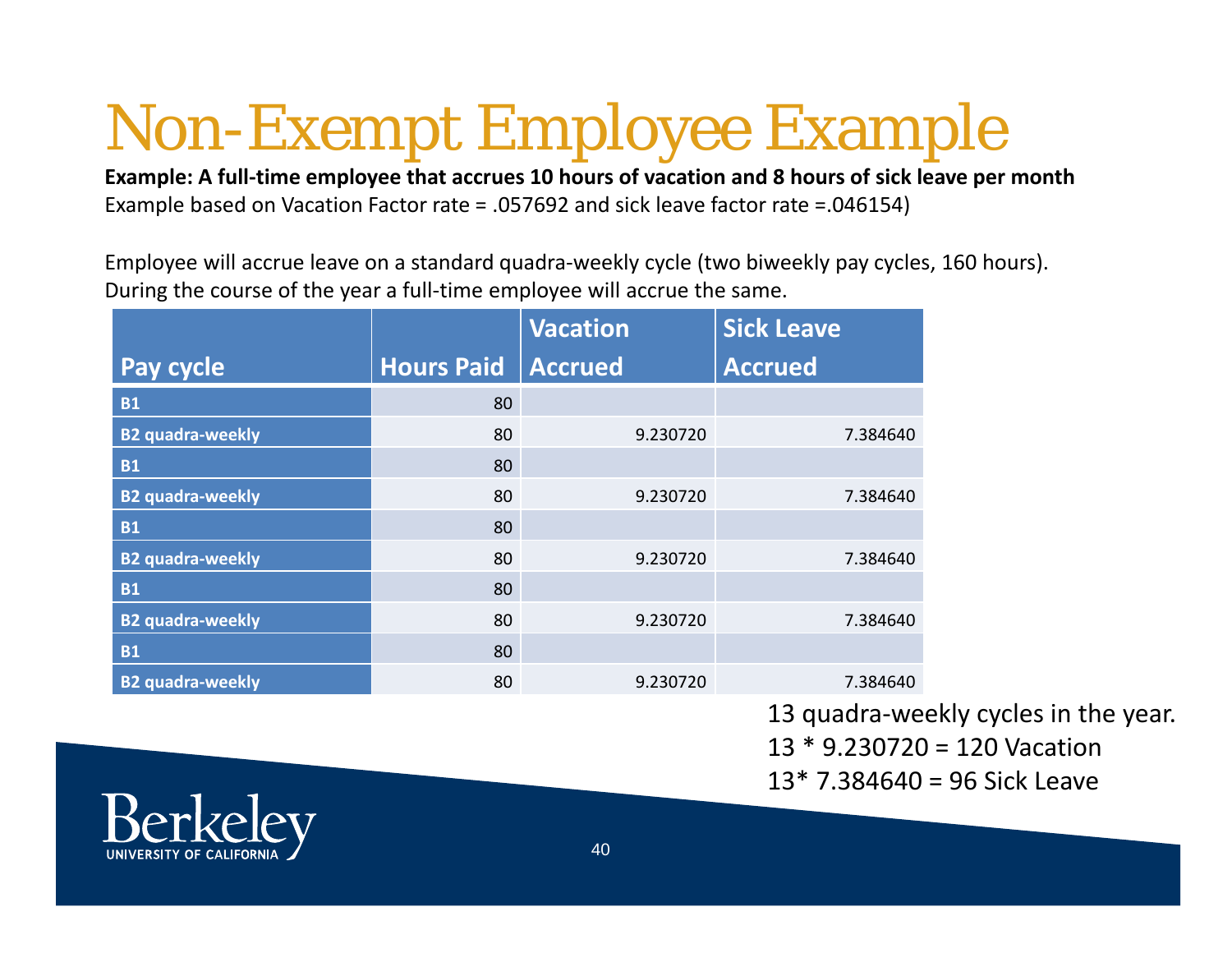## Transition Period

|          | <b>Non-Exempt Employee</b>                                                                                                        | <b>Exempt Employee</b>                                                                             |
|----------|-----------------------------------------------------------------------------------------------------------------------------------|----------------------------------------------------------------------------------------------------|
| October  | Employee will accrue leave based<br>on Table method for 10/1-10/31<br>on 10/31                                                    | Employee will accrue leave based<br>on Table method for 10/1-10/31 on<br>10/31                     |
| November | Employee will accrue leave based<br>on factor leave rate for<br>$11/1 - 11/8$ pay period<br>$11/9 - 11/22$ pay period<br>On 11/28 | Employee will accrue leave based<br>on factor leave rate for<br>$11/1-11/30$ pay period<br>On 12/1 |